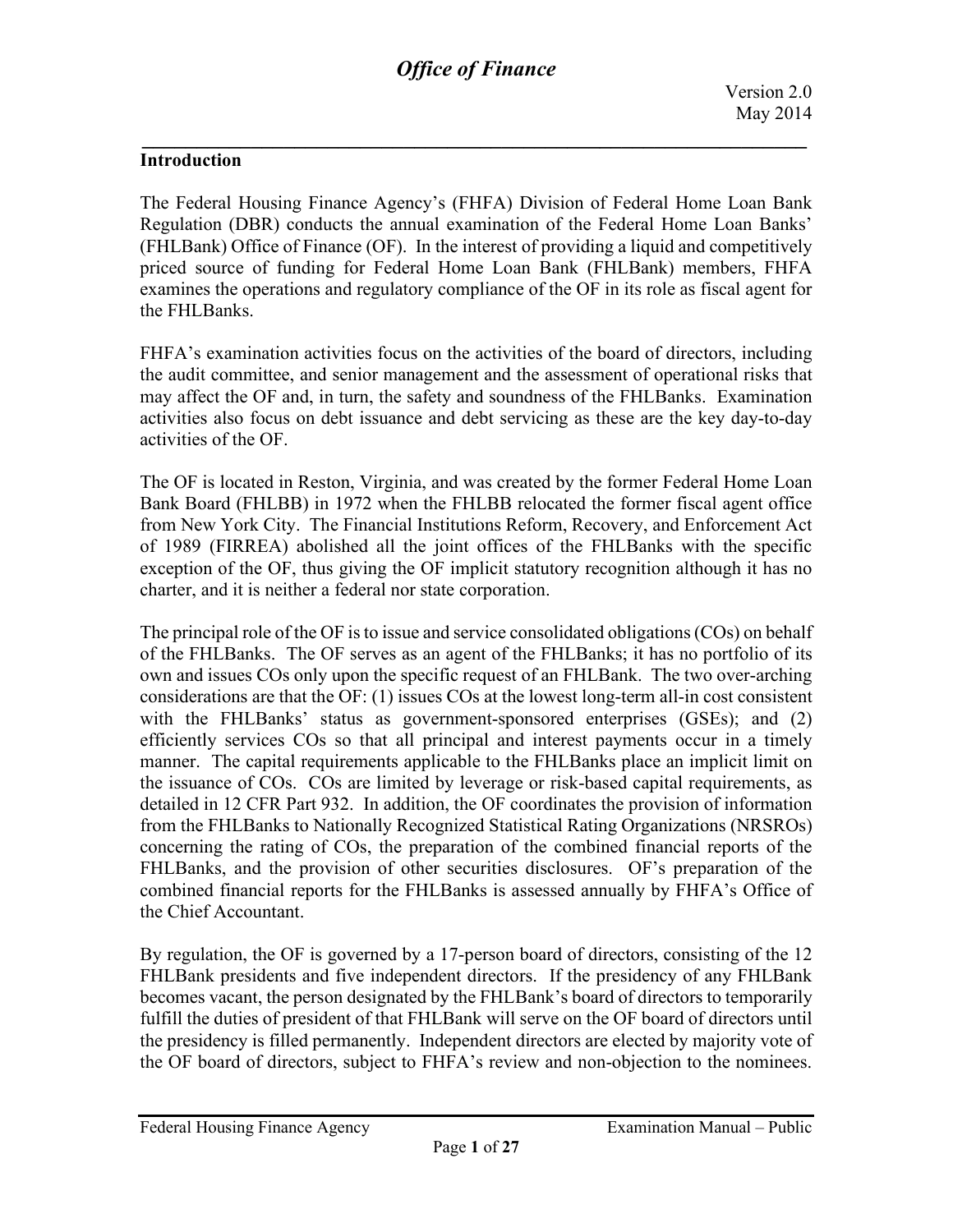*\_\_\_\_\_\_\_\_\_\_\_\_\_\_\_\_\_\_\_\_\_\_\_\_\_\_\_\_\_\_\_\_\_\_\_\_\_\_\_\_\_\_\_\_\_\_\_\_\_\_\_\_\_\_\_\_\_\_\_\_\_* The independent directors each serve five-year terms (staggered so that no more than one independent director seat becomes vacant in any one year). The chairman of the board is selected from the independent directors and the vice-chair is selected from all directors. The OF operates under the day-to-day supervision of a chief executive officer.

The OF board has formed five committees: (1) Governance; (2) Risk; (3) Human Resources; (4) Planning and Budget; and (5) Audit. Except for the Audit Committee, membership in the committees consists of three of the FHLBank presidents and one independent director. In accordance with FHFA regulations, membership in the Audit Committee consists of the five independent directors.

### **Regulatory Environment**

The primary authorities governing, or relevant to, the OF are set forth below. The examiner should ensure that the application of such authorities has been considered by the OF and its legal counsel.

#### *1) Federal Home Loan Bank Act*

Section 11(b) of the FHLBank Act, as amended, authorizes the OF and the FHLBanks to issue COs. In addition, Sections 10 and 11(h) state that the COs' proceeds are to be used by the FHLBanks to make advances to their members and housing associates, to purchase mortgage loans, and for other authorized purposes, including the funding of eligible investments.

### *2) Rules and Regulations of the FHFA, which include the following parts and sections relevant to the OF:*

12 CFR Part 1270 of the FHFA regulations addresses COs. In particular, 12 CFR 1270.4, Issuance of consolidated obligations; 1270.4(b), Negative pledge requirements; and 1270.5, Leverage limit and credit rating requirements, are pertinent.

12 CFR Part 1273 of the FHFA regulations addresses the OF. In particular, 12 CFR 1273.2, Authority of the Office of Finance; 1273.3, Functions of the Office of Finance; 1273.4, FHFA oversight; 1273.5, Funding of the Office of Finance; 1273.6, Debt management duties of the Office of Finance; 1273.7, Structure of the Office of Finance board of directors; and 1273.8, General duties of the Office of Finance board of directors are relevant.

12 CFR 1273.6(b)(1) of the FHFA regulations requires that the scope, form, and content of the combined financial reports be consistent with the requirements of Regulations S-K and S-X of the Securities and Exchange Commission (SEC). The disclosures contained in the combined financial reports should also satisfy SEC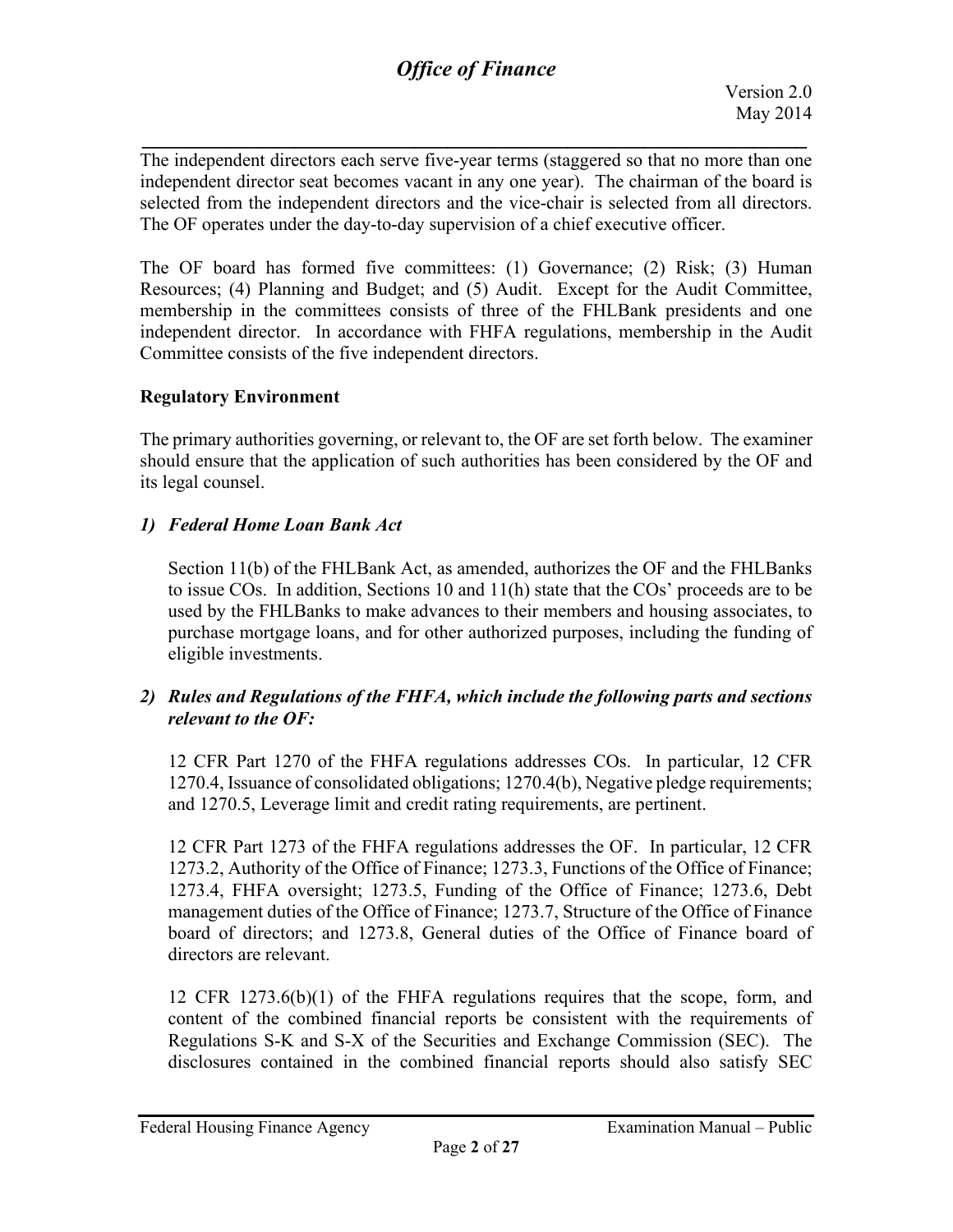*\_\_\_\_\_\_\_\_\_\_\_\_\_\_\_\_\_\_\_\_\_\_\_\_\_\_\_\_\_\_\_\_\_\_\_\_\_\_\_\_\_\_\_\_\_\_\_\_\_\_\_\_\_\_\_\_\_\_\_\_\_* reporting requirements applicable to the FHLBanks and be consistent with the disclosures made in their periodic financial reports to the SEC on Forms 10-K and 10- Q, except for certain disclosures that do not apply given the unique nature of the combined financial reports. However, the FHFA retains the exclusive authority to determine the adequacy of the disclosures made in the combined financial report.

### *3) Advisory Bulletins of the predecessor Federal Housing Finance Board (Finance Board) that provide supervisory guidance relating to Office of Finance activities are:*

Advisory Bulletin 06-03, dated July 18, 2006, provides guidance on disclosure in SEC filings of "unpublished information" as defined in 12 CFR Part 911 of Finance Board regulations.

Advisory Bulletin 02-7, dated August 27, 2002, provides guidance to the FHLBanks on reporting their unsecured credit exposure to the OF to meet the FHFA's reporting requirement of 12 CFR  $932.9(e)(1)$ .

Advisory Bulletin 02-3, dated February 13, 2002: Disaster Recover Planning offers guidance on specific attributes to be considered by FHLBanks in the formulation of their business continuity plans and the establishment of bilateral agreements with other FHLBanks.

Advisory Bulletin 03-2, dated February 10, 2003: Business Continuation Contingency Planning offers guidance on specific attributes to be considered by FHLBanks in the formulation of their business continuity plans and the establishment of bilateral agreements with other FHLBanks.

Advisory Bulletin 05-05, dated May 18, 2005: Risk Management Oversight provides guidance on the risk management function and the risk management responsibilities of the board of directors and senior management.

- *4) Regulatory Interpretation 2005-01*, dated March 30, 2005, provides guidance to CFR 966.8(c), which prohibits COs from being directly placed with an FHLBank. 12 CFR 966.8(c) has been superseded by 12 CFR 1270.9(c) of the FHFA regulations.
- *5) Local Registration Requirements.* While COs are permissible investments for most fiduciaries in most states, there may be instances where COs are subject to local registration requirements. The OF should have policies and procedures in place to prevent the marketing and sale of COs in jurisdictions that subject them to local registration requirements.
- *6) Daylight Overdrafts.* In April 2006, the Federal Reserve Bank of New York implemented new rules concerning "daylight overdrafts." Under practices before this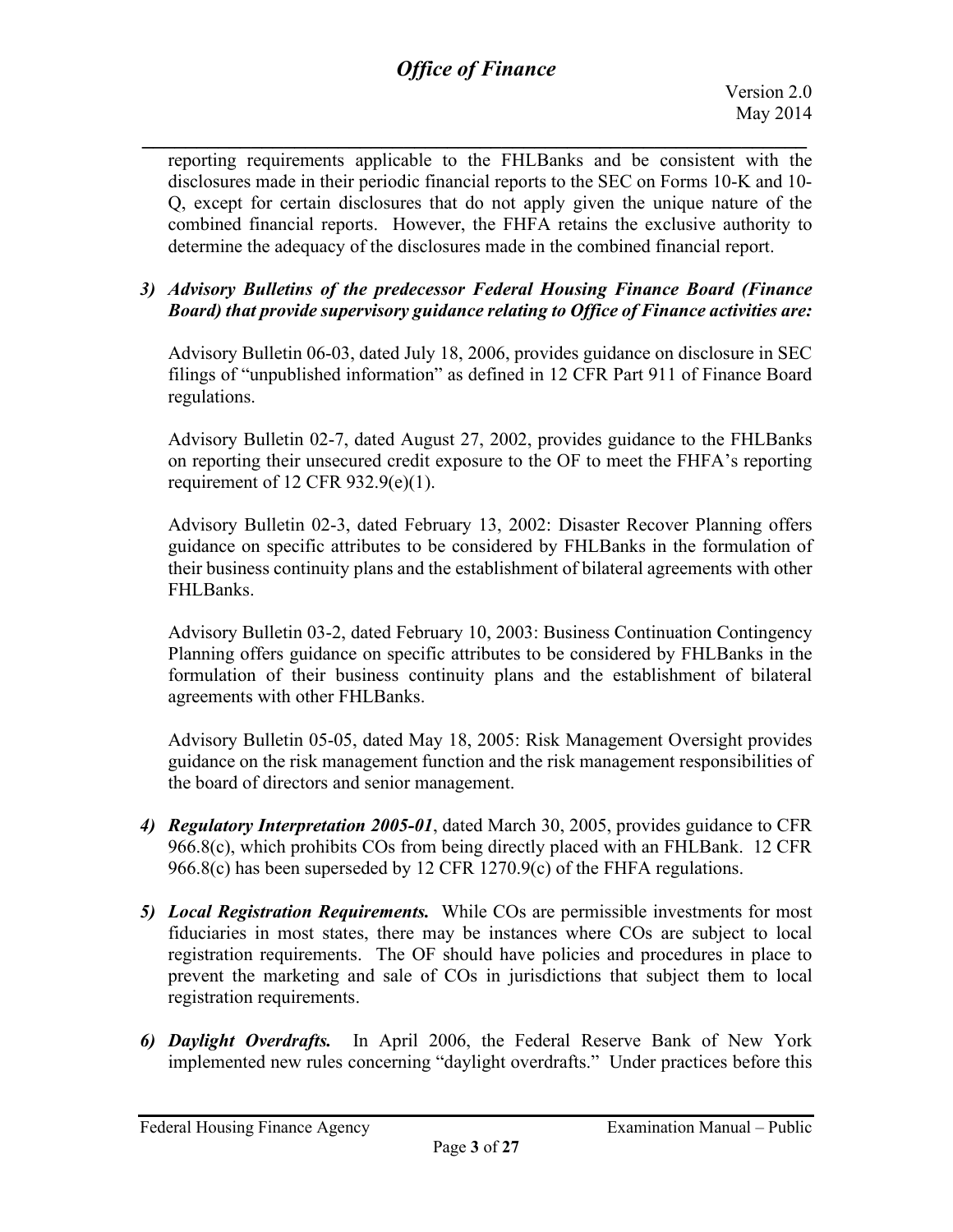*\_\_\_\_\_\_\_\_\_\_\_\_\_\_\_\_\_\_\_\_\_\_\_\_\_\_\_\_\_\_\_\_\_\_\_\_\_\_\_\_\_\_\_\_\_\_\_\_\_\_\_\_\_\_\_\_\_\_\_\_\_* change, the Federal Reserve Bank of New York would release early all the principal and interest payments on COs due that day. During the course of the day, the FHLBanks would remit funds to the Federal Reserve Bank of New York to cover the daylight overdraft by 4:00 p.m., New York time.

Under the new procedures, the Federal Reserve Bank of New York will not release any payment unless it has already received those funds. If funds are not available at the Federal Reserve Bank of New York by 4:00 p.m., New York time, it will only make principal or interest payments up to the amount of remittances received and therefore will not make the principal or interest payments due on some of the COs scheduled for payment that day.

The management of intra-day liquidity at the OF is important. The OF and the FHLBanks must maintain satisfactory contingency plans to prevent the non-payment of any scheduled CO payment in the event funds are not remitted to the OF and then on to the Federal Reserve Bank of New York in a timely fashion.

*7) Investor Suitability.* COs should be sold only to investors who have the knowledge and experience to evaluate the risks and benefits of the investment. Standards of this type are commonly referred to as "suitability standards." When COs are sold by dealers, as in the case with most COs issued through the OF, it is the dealer's responsibility to sell them to suitable customers; that is, customers sufficiently sophisticated to fully understand the risks associated with the security purchased.

The OF's selling group agreement contractually obligates dealers to sell COs only to suitable investors and provides the OF access to dealer records to review sales for suitability. The OF maintains a compliance program to monitor this requirement as the OF and the FHLBanks could face legal and reputation risk if an underwriter sells a CO to an unsuitable investor.

#### **Issues Specific to the Office of Finance**

#### *Debt Issuance[1](#page-3-0)*

COs are unsecured debt obligations sold in the public capital markets and are the joint andseveral obligation of all the FHLBanks. No FHLBank issues bonds or discount notes in its own name; all bond and discount notes are issued in the name of the FHLBank System. The statutory authority for the FHLBanks to issue COs is at Section 11(a) of the FHLBank Act (12 USC 1431(a)).

<span id="page-3-0"></span> $<sup>1</sup>$  For the Enterprises, this topic is covered in a supplemental guidance module titled Enterprise Debt</sup> Issuance and Servicing.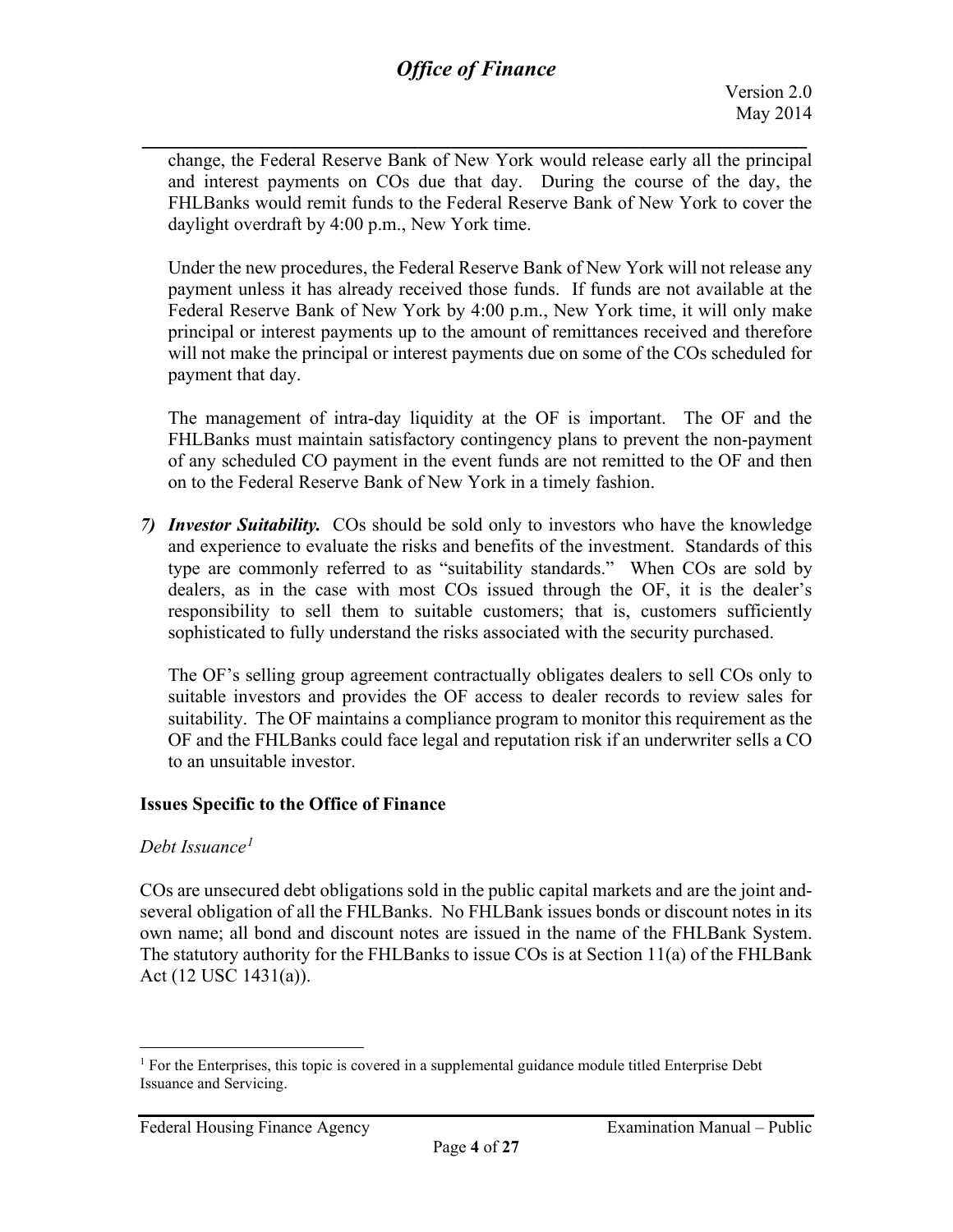*\_\_\_\_\_\_\_\_\_\_\_\_\_\_\_\_\_\_\_\_\_\_\_\_\_\_\_\_\_\_\_\_\_\_\_\_\_\_\_\_\_\_\_\_\_\_\_\_\_\_\_\_\_\_\_\_\_\_\_\_\_* On most bonds, a single FHLBank receives all the proceeds and is thus the "primary obligor." Bond terms are negotiated with the primary obligor, but the other FHLBanks have an interest in the pricing of each bond. If one FHLBank "pays up" for a particular bond, then it might affect the prices that other FHLBanks subsequently may have to pay for similar bonds. In contrast, more than one FHLBank receives the proceeds of discount notes, global bond issues, and other large bond transactions.

Investors in FHLBank COs do not know the identity of the FHLBank(s) receiving the proceeds, though each FHLBank files Forms 8-K with the Securities and Exchange Commission dealing with long-term debt issues. This anonymity enhances liquidity and lowers costs.

Joint-and-several liability means that the other 11 FHLBanks are liable for the payment of principal and interest on a CO for which another FHLBank is the primary obligor if that FHLBank is unable to fulfill its obligations. The Federal Housing Finance Board, a predecessor agency to FHFA, adopted regulatory provisions dealing with joint-and-several liability. FHFA's rule dealing with joint-and-several liability appears at 12 CFR 1270.10.

### How FHLBank Consolidated Obligations are Issued

On a daily basis, the OF provides the FHLBanks color on the agency debt markets to enable each FHLBank to target its debt issuance more efficiently. Expressions of interest between the FHLBanks and underwriters flow in both directions. On auctioned transactions, the FHLBanks go through the OF to the underwriter community seeking to place debt. On negotiated transactions, an underwriter(s) goes to the OF or to one or more FHLBanks seeking to have an FHLBank(s) issue debt with investor-determined characteristics. The OF assists in the negotiation process and makes sure all debt issues fall within predetermined parameters.

The OF has the authority to limit, prohibit or redirect any debt issuance if it thinks that issuance will adversely affect debt issuance or debt pricing for the System. The OF rarely uses this authority.

All COs are issued through underwriters except for a very small amount of direct placements. The OF has qualified approximately 75 firms to underwrite and sell bonds and there is a discount note selling group with approximately [2](#page-4-0)0 members<sup>2</sup>. Several riskcontrol measures help to reduce risk for the OF and the FHLBanks. First, the OF has an "auto-charge" agreement, similar to a stand-by letter of credit, in place with most underwriters to assure their performance in paying for the COs upon delivery. Second, the underwriters act as principals, either individually or in a syndicate, for resale to investors, rather than agents of the OF or the FHLBanks. Underwriters take delivery of the COs and

<span id="page-4-0"></span> $2$  The exact number of underwriters in each selling group varies over time.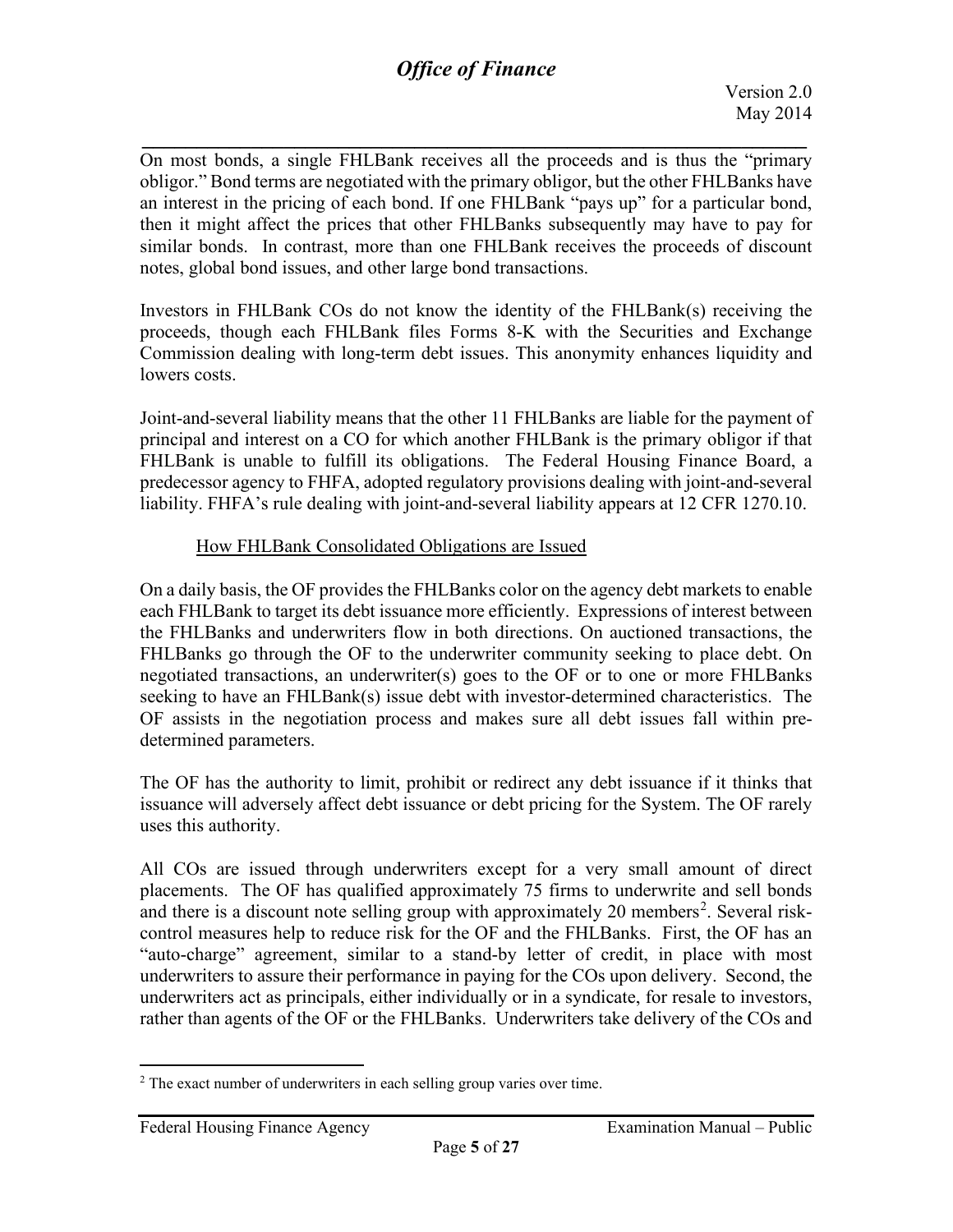*\_\_\_\_\_\_\_\_\_\_\_\_\_\_\_\_\_\_\_\_\_\_\_\_\_\_\_\_\_\_\_\_\_\_\_\_\_\_\_\_\_\_\_\_\_\_\_\_\_\_\_\_\_\_\_\_\_\_\_\_\_* own the COs. If the COs cannot get placed with individual investors, they will remain in the inventory of the underwriter, exposing the underwriter to interest-rate risk.



The FHLBank System should not buy back discount notes or bonds from underwriters because of adverse market price movements. This practice could shift the relationship with dealers from a principal to an agent basis, which could subject the FHLBank System to litigation exposure from non-involved dealers or investors. This unacceptable practice is different than the acceptable practice of an FHLBank repurchasing previously issued debt to manage its own funding or market risk position by reducing debt overhang.

The OF has outreach to underwriters that are owned by minorities, women, and disabled (MWD) persons. These firms are usually small and often do not have sufficient capital that would enable them to underwrite large amounts of FHLBank COs. The OF has flexible underwriter approval and less stringent annual underwriting requirements for such underwriters.

## Types of Consolidated Obligations Issued

The OF uses a variety of debt programs for issuing COs. These include such issuances as discount notes (DN) with maturities of less than one year, callable bonds, bullet bonds, and floating-rate bonds. When market conditions turn unfavorable in one of these segments, debt pricing may be more beneficial in another segment. OF does maintain some presence in multiple fixed-income segments as a way of minimizing its long-term cost of funds even though the OF may issue a CO on a given day that would be cheaper to issue in another form.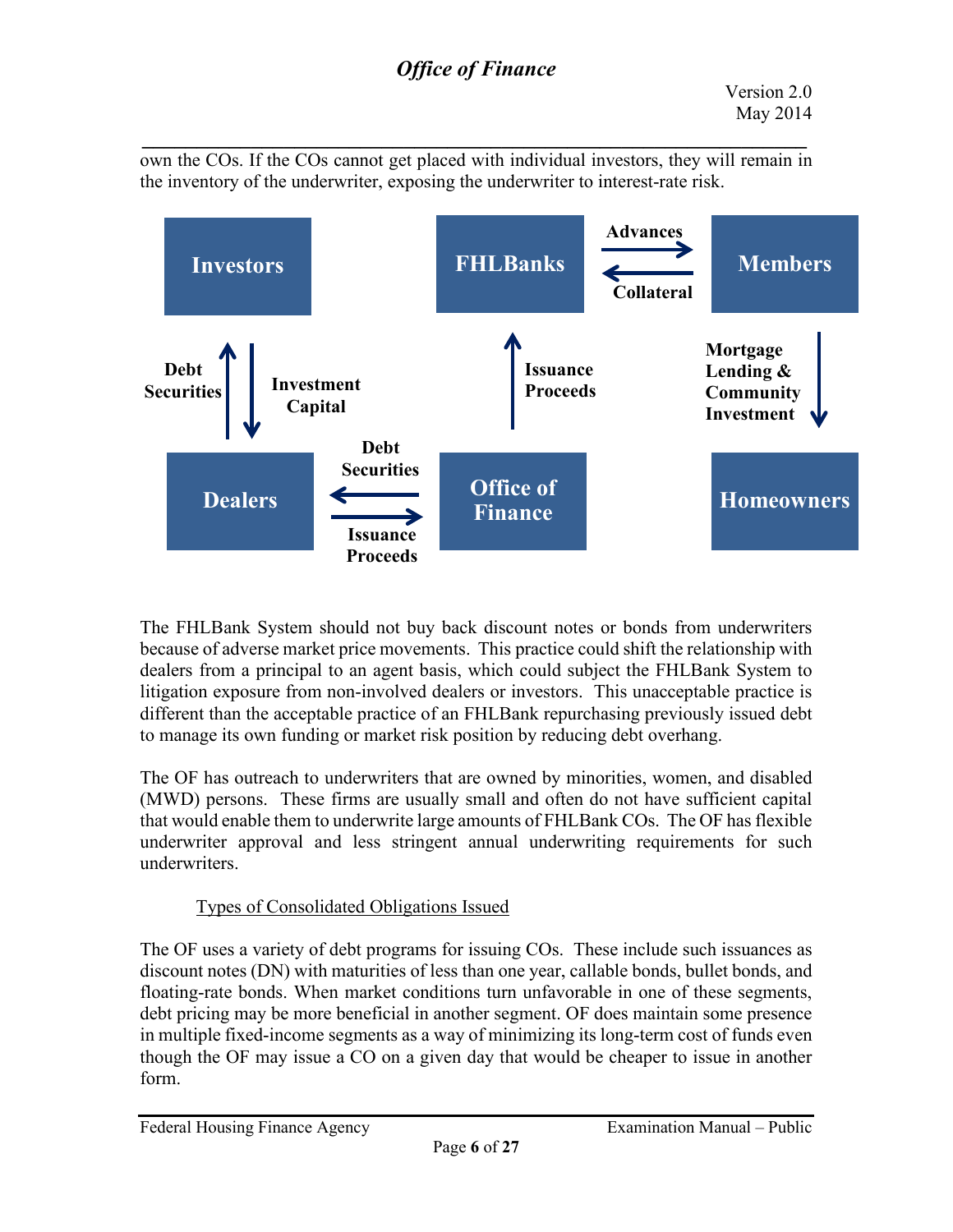DNs are offered into the market through regularly scheduled competitive auctions at 4-, 9- , 13-, and 26-week maturities. DNs are auctioned twice weekly, on Tuesdays and Thursdays, to the selling group members. After issuance, DNs can be traded in the secondary market through securities dealers and banks. In addition, the OF has a daily "window" program for DNs where it offers a wide array of DN maturities at posted prices. The OF offers overnight DNs whose volume typically ranges from \$5 to \$15 billion.



FHLBank bonds are issued in a wide variety of sizes, structures, and maturities. Bonds are available in maturities ranging from less than one year to 30 years, with the majority of issues having maturities between one and five years. Issue sizes can range from under \$10 million to \$7 billion, and individual bonds can be reopened to meet additional demand. The OF issues both callable and non-callable bonds. While most bonds have fixed interest rates, some bonds have floating rates and others have complex coupon-payment terms, such as step-up bonds and range bonds.

The largest bond program in terms of units is negotiated callable bonds with European (one-time), Bermudan (periodic), or other call option structures. Negotiated bonds arise from "reverse inquiries" where an underwriter approaches either the OF or an FHLBank about their interest in issuing a bond with investor-determined features. The FHLBank receiving the proceeds frequently enters into a simultaneous interest-rate swap that converts the bond into a simple floating-rate instrument. Joint-and-several liability does not extend to the interest-rate swap; as one or more FHLBanks in their individual capacities are the counterparty.

The TAP<sup>[3](#page-6-0)</sup> Issue Program was launched on July 6, 1999, as a refinement to the FHLBank bullet bond auction process. Rather than frequently bringing numerous small bullet issues

<span id="page-6-0"></span><sup>&</sup>lt;sup>3</sup> "TAP" is not an acronym. Its genesis is either similar to tapping a tree to get sap or tapping on a table to get money.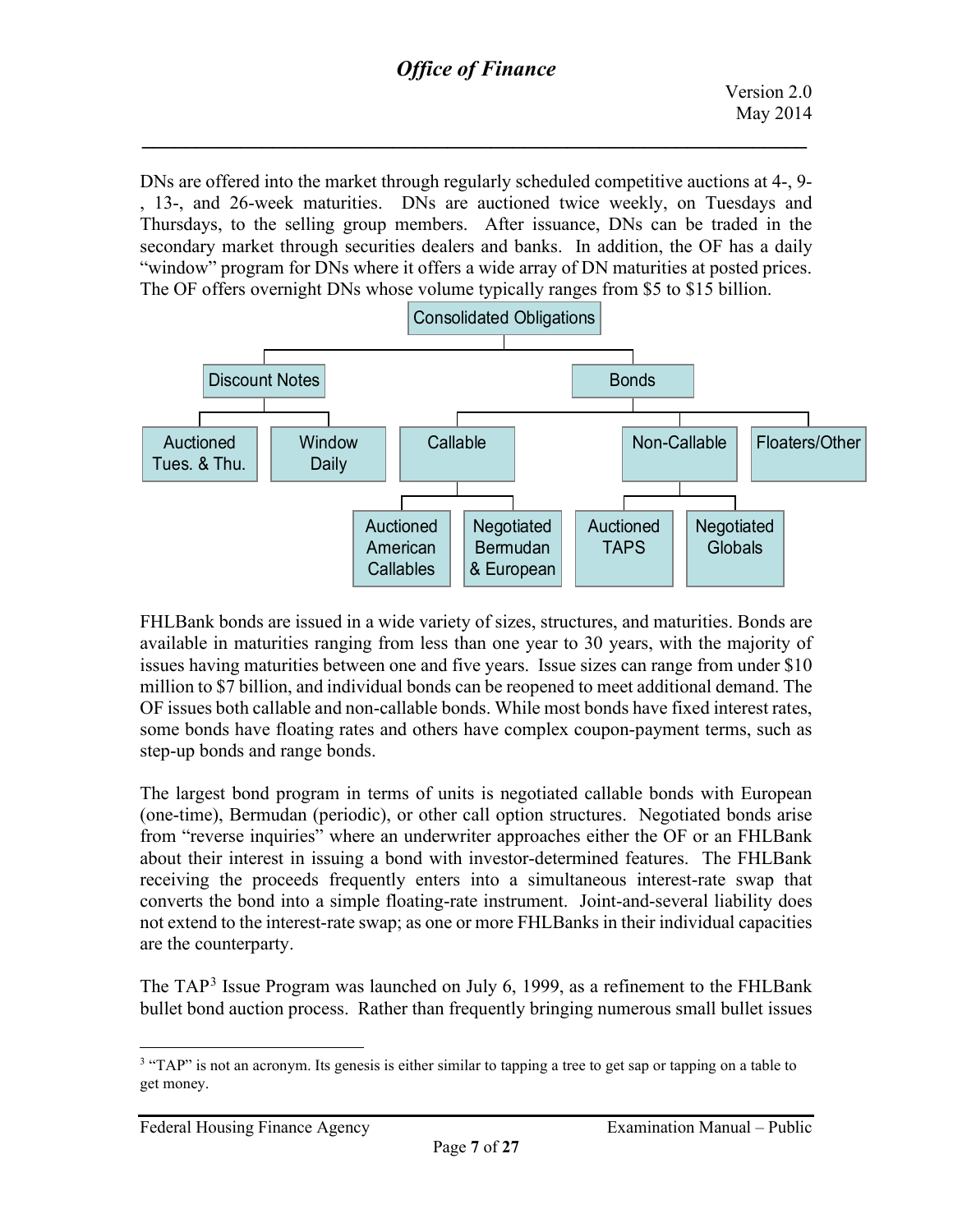*\_\_\_\_\_\_\_\_\_\_\_\_\_\_\_\_\_\_\_\_\_\_\_\_\_\_\_\_\_\_\_\_\_\_\_\_\_\_\_\_\_\_\_\_\_\_\_\_\_\_\_\_\_\_\_\_\_\_\_\_\_* of similar maturities to market, the TAP Issue Program aggregates the most common maturities  $(2, 3, 5, 5, \text{ and } 7\text{-year})$  by reopening them over a three-month period. As a result, these "on-the-run" issues typically grow from \$1 billion to \$3.5 billion in each cycle. TAP Issues generally remain open for three months, after which they are closed and a new series of TAP Issues is opened to replace them. Sometimes instead of issuing a new two-year TAP bond, the OF will reopen a one-year-old bond with a three-year original maturity. Deciding whether to reopen an old bond or to issue a new bond often depends on the application of Original Issue Discount (OID) rules. Among other things, the TAP Issue Program has reduced the number of separate bullet bonds issued and provided enhanced funding diversification for the FHLBanks. TAP bonds have a cost savings because of a smaller liquidity premium compared with the former method of issuing many smaller bonds.

Each day the OF stands ready to auction fixed-rate bonds with American (continuous after an initial lock out) call options. The American callable bonds usually do not have an associated interest-rate swap, and they are a natural funding vehicle for mortgages and mortgage-backed securities.

Global Bonds are typically fixed rate, fixed-term bonds with an issue size of \$3 billion or more. Each Fall, the U.S. Treasury Department (U.S. Treasury) coordinates the creation of an agency issuance calendar for the following year. Under this procedure, the FHLBanks have one calendar day each month when they can issue a Global Bond and have the assurance that neither the U.S. Treasury nor the Enterprises will be issuing a bond of the similar tenor. On each of these 12 dates, the OF can issue a global bond, re-open an existing global bond, or elect to pass on that date.

The OF distributes a "Daily Commentary," a weekly report, and a "Monthly Funding Review" that contain information about debt issuance. In addition, the OF distributes daily funding guidelines, and DN auction results and DN auction memos on Tuesdays and Thursdays. Examiners should review these documents as part of the examination.

## *Funding Contingency*

The ability to issue debt into the marketplace through the OF is essential to maintain the FHLBank System's liquidity. During the financial market crisis in 2008, the FHLBank System could not effectively issue debt with maturities of one-year or greater. Therefore, debt issuance became concentrated in DNs, which, at times, required substantial effort by the OF to issue new or rollover maturing positions. Frequently, the OF had to limit issuance size and the proceeds from many DN auctions were not sufficient to meet FHLBank demand. In these instances, the OF allocated proceeds among the FHLBanks based on a pre-determined methodology. As the financial market crisis persisted, several FHLBanks volunteered to restrict the purchase of long-term securities because of funding scarcity.

Federal Housing Finance Agency **Examination Manual** – Public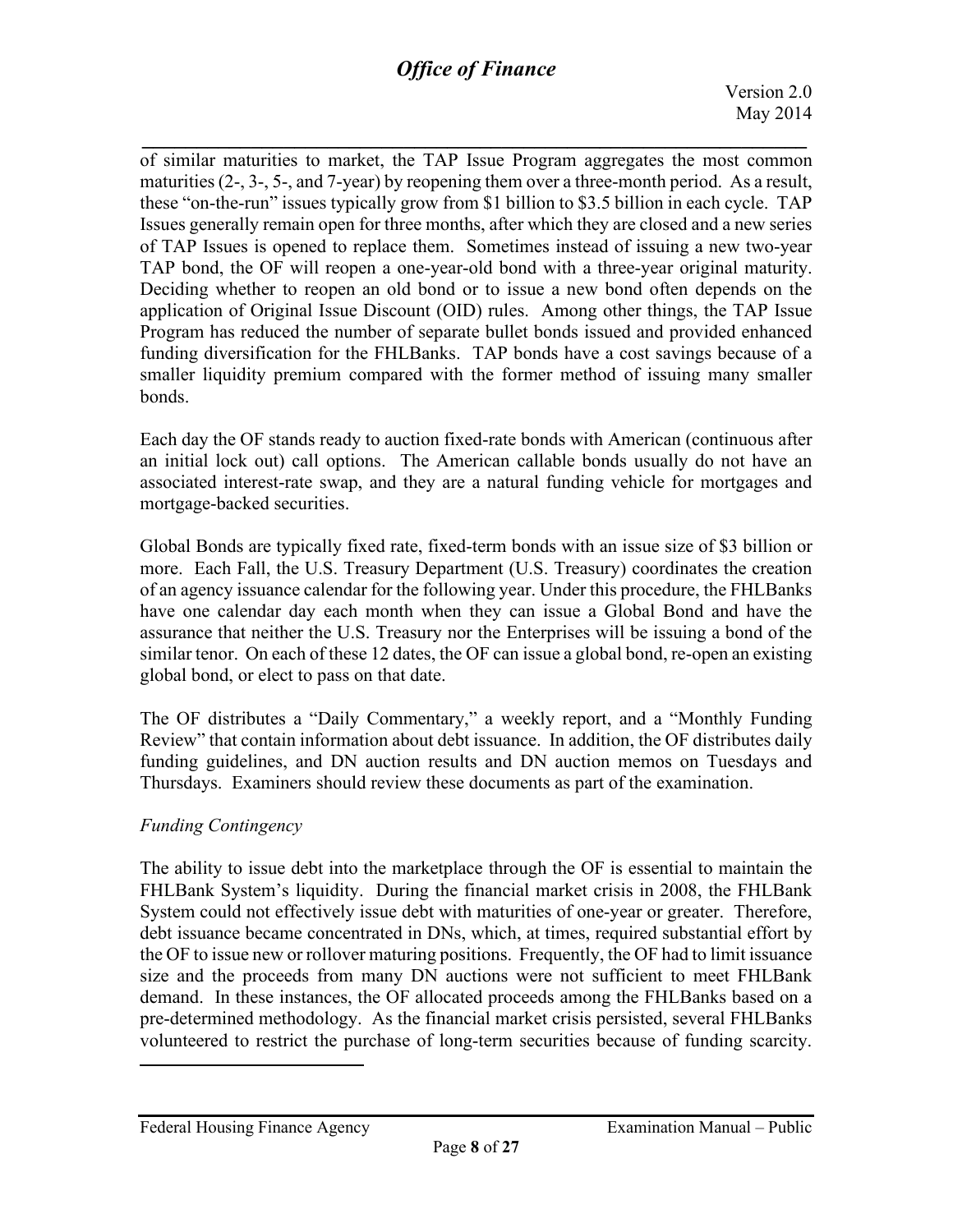Moreover, the persistence of the crisis exacted a toll on the OF personnel because of pressures from FHLBanks dissatisfied with limitations on debt issuance.

*\_\_\_\_\_\_\_\_\_\_\_\_\_\_\_\_\_\_\_\_\_\_\_\_\_\_\_\_\_\_\_\_\_\_\_\_\_\_\_\_\_\_\_\_\_\_\_\_\_\_\_\_\_\_\_\_\_\_\_\_\_*

A funding contingency plan should outline an agreed upon System-wide approach to debt allocation under stressed conditions. Moreover, procedures for debt issuance and allocation should be prepared for plausible scenarios. Periodically, the OF and FHLBanks should test the funding contingency plan and procedures to identify any deficiencies that need addressing. Sound planning requires evaluating potential market scenarios which would impact the System's ability to issue debt in the amounts and types needed.

### *Debt Servicing*

At any one time, the OF may have more than 10,000 bond issues outstanding. A consequence of such volume are thousands of servicing events each year, including the payment of interest, the payment of principal, bond calls, adjustment of the rate on floatingrate bonds, and the adjustment of the coupon payments on the more complex bond structures. The OF performs all debt servicing in-house.

Most COs are cleared and settled through the the Federal Reserve System's book-entry system. In addition, some COs are cleared and settled through the clearing systems operating by DTC, Euroclear, and Clearstream. The FHLBanks need to remit through the OF payments each day for the principal and interest due to debt holders. DNs and bonds are "joint and several" obligations of the FHLBanks. That is, each FHLBank, individually and collectively, has an obligation to make full and timely payment of all principal and interest on DNs and bonds when due.

The servicing process exposes the OF and the FHLBank System to the potential for both human and technological errors. For example, the process for calling debt has the potential for human error, as employees on the debt funding desk must monitor individual bonds outstanding and make the decision on whether a bond should be called. If the outstanding bond is a European callable, with only one possible call date, and the OF misses the opportunity to call the bond due to human error, the OF will have to continue to pay the existing (presumably higher) interest rate on the bond until the bond matures. The high degree of automation in the payment of interest and principal on debt increases the risk of technological errors.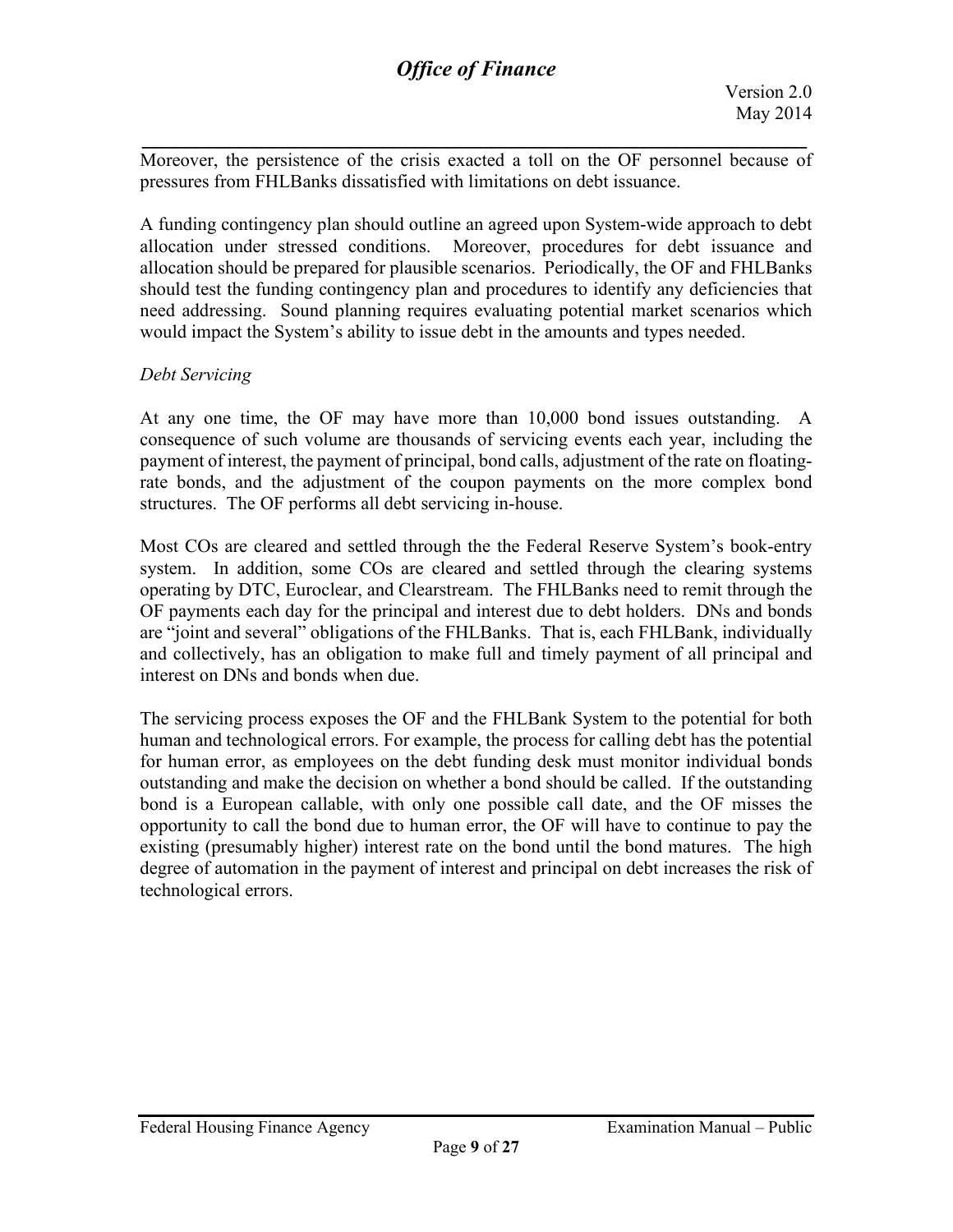## *Information Technology*

The OF is highly dependent on information technology (IT) for issuing and servicing COs. There are two principal systems. The Financial Management System (FMS) deals with issuing COs, and includes a number of Internet-based auction platforms. The Debt Special Services (DSS) is the debt servicing system that governs the payment of interest and principal on COs. These two systems are customized applications written for the OF. FMS and, to an even greater degree DSS, largely automate the CO issuance and servicing process. Dealers access these systems by logging onto a public server that is in the demilitarized zone (DMZ).

The OF is also highly dependent on IT for preparing the combined financial report for the FHLBank System. The principal system is the Financial Reporting System (FRS) and WebFilings software.

## *Financing Corporation and REFCORP*

Congress created two special-purpose funding vehicles as ways to deal with the savings and loan crisis in the late 1980s—the Financing Corporation (FICO) and the Resolution Funding Corporation (REFCORP).

### FICO

FICO was established to recapitalize the Federal Savings and Loan Insurance Corporation (FSLIC) and its sole purpose is to function as a financing vehicle for the FSLIC Resolution Fund. FICO was originally authorized to issue \$10.825 billion in obligations, the proceeds of which was transferred to the FSLIC Resolution Fund. In December 1991, as provided by the Resolution Trust Corporation Refinancing, Restructuring, and Improvement Act of 1991, FICO's ability to issue new debt was terminated, leaving its sole function to service the outstanding debt. Outstanding FICO bonds mature in 2017 through 2019.

FICO is housed within the OF and the oversight of all FICO's activities is the responsibility of the OF. FICO is under the management of a directorate comprised of the CEO of the OF, who has no term limit, and two FHLBank presidents serving a one year term. The FHLBank presidents serve as Chairman and Vice Chairman of the FICO board. The directorate serves without compensation and FICO has no paid employees.

FICO is a mixed-ownership, tax-exempt government-sponsored corporation, chartered by the former FHLBB pursuant to the Competitive Equality Banking Act of 1987 (CEBA). The capitalization of FICO was provided by a distribution of approximately \$700 million in retained earnings from the FHLBanks to FICO in exchange for FICO nonvoting capital stock. With the enactment of Housing and Economic Recovery Act of 2008, oversight responsibility for FICO was transferred to the FHFA. In fulfilling its responsibility, the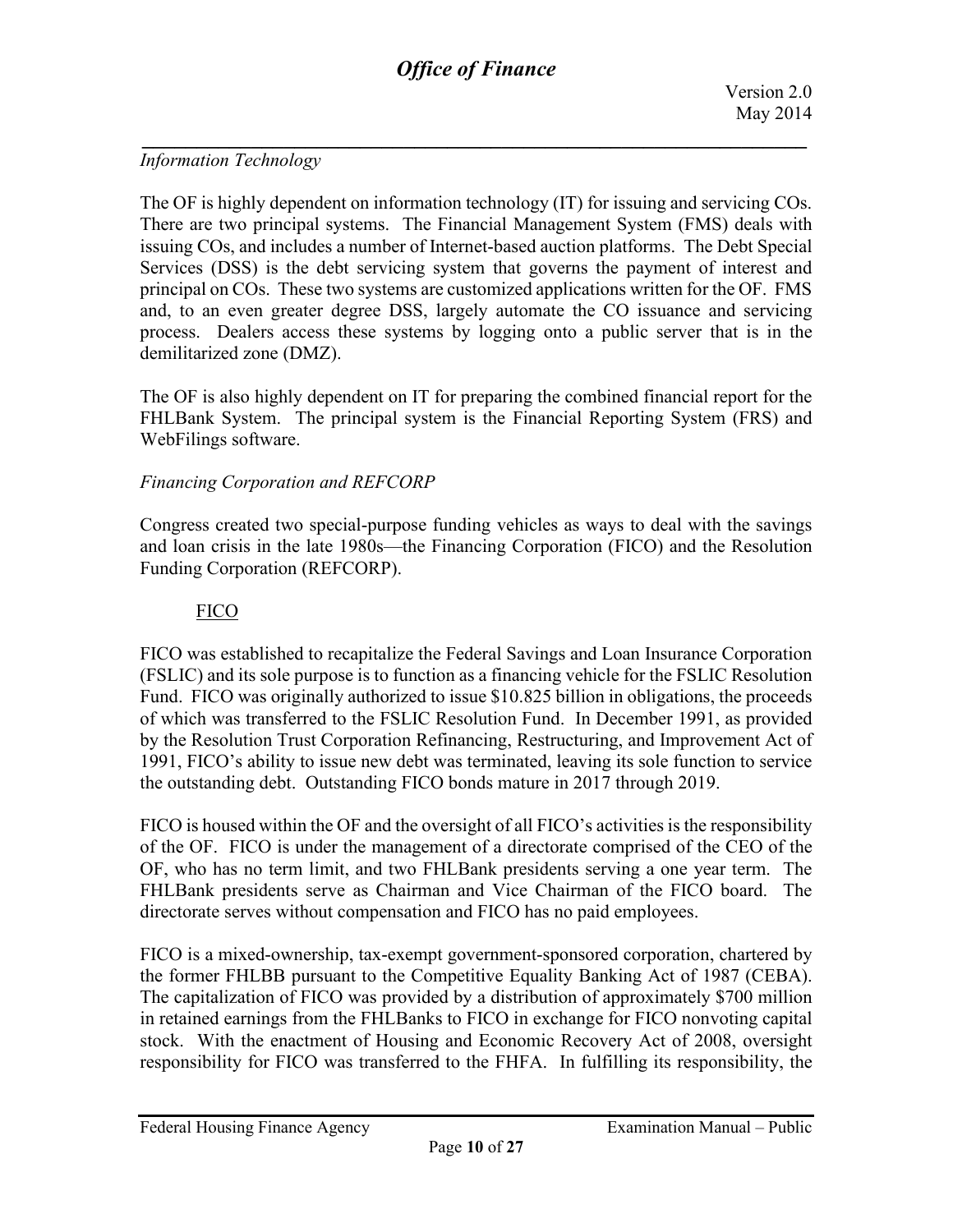FHFA conducts an annual examination of FICO in conjunction with the OF's annual examination that culminates with the issuance of a separate report of examination.

*\_\_\_\_\_\_\_\_\_\_\_\_\_\_\_\_\_\_\_\_\_\_\_\_\_\_\_\_\_\_\_\_\_\_\_\_\_\_\_\_\_\_\_\_\_\_\_\_\_\_\_\_\_\_\_\_\_\_\_\_\_*

FICO used the proceeds received from the sale of stock to purchase zero-coupon U.S. Treasury bonds with maturities equivalent to those of the FICO bonds to be used as the primary source of repayment of the principal of the FICO obligations. The primary source of payment of the interest on the obligations is the receipt of assessments imposed on and collected from institutions insured by the Bank Insurance Fund (BIF) and the Savings Association Insurance Fund (SAIF), which were merged in March 2006 into a newly created Deposit Insurance Fund (DIF).

FICO services its outstanding obligations through assessments on all depository institutions insured by the Federal Deposit Insurance Corporation (FDIC). The administrative expenses of FICO are funded by the FHLBanks through periodic assessments based upon an approved budget.

A Memorandum of Understanding (MOU) between the FDIC and FICO establishes the procedures for establishing the semi-annual assessment rate and quarterly collection of assessments for all insured depository institutions.

#### REFCORP

Through the Financial Institutions Reform, Recovery, and Enforcement Act of 1989 (FIRREA), Congress created REFCORP. Up through 2011, the FHLBanks had an obligation to pay a portion of the interest on the approximately \$30 billion of bonds issued by REFCORP. The FHLBanks have fulfilled all their REFCORP obligations, and the U.S. Treasury is now responsible for all the interest due on REFCORP bonds. The board of directors of REFCORP is two FHLBank presidents appointed by the U.S. Treasury Department and the CEO of the OF. The only connection between REFCORP and the FHLBanks is that the REFCORP board is drawn from FHLBank and Office of Finance officers.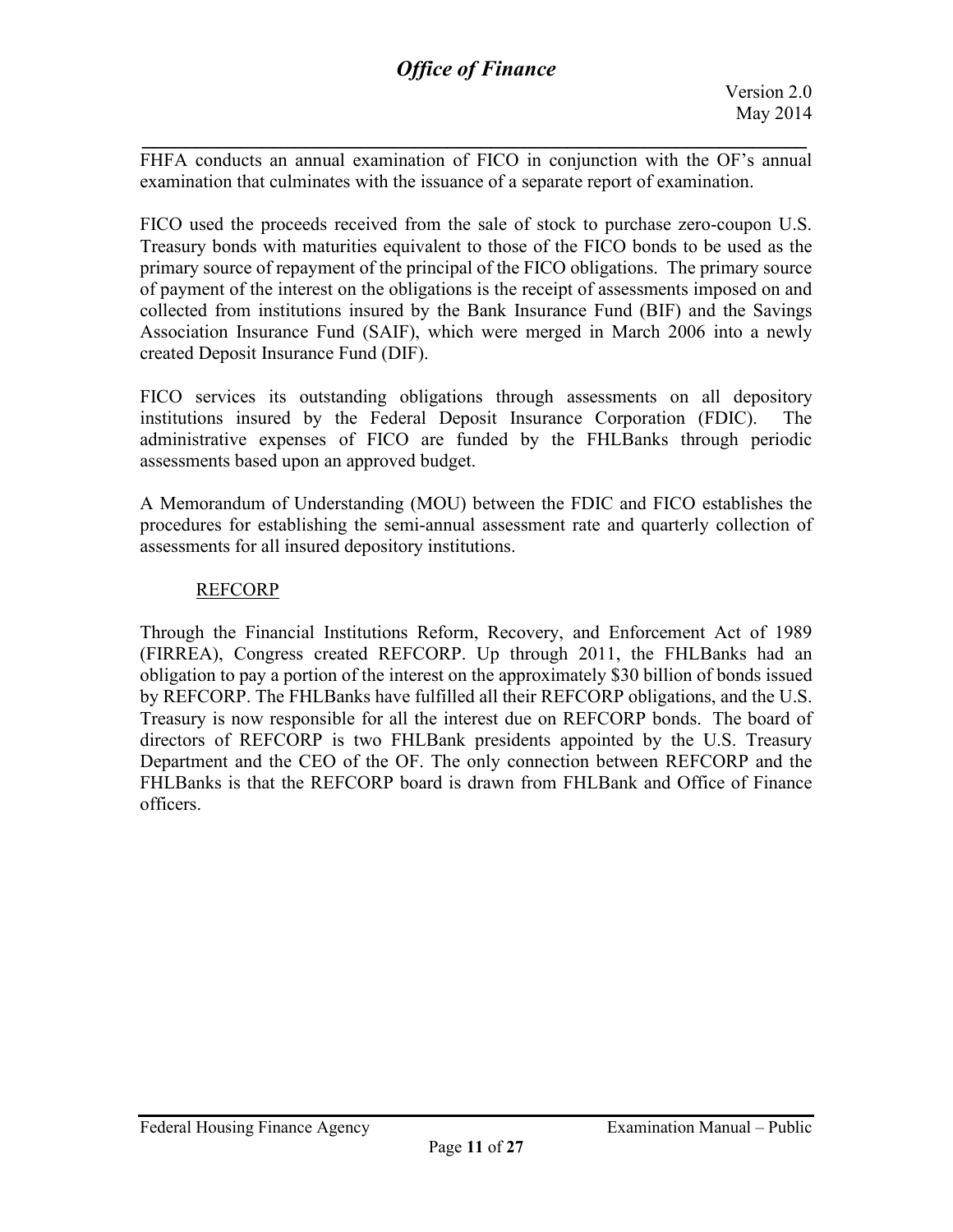#### **Examination Guidance**

A workprogram for the OF and the FICO accompanies these guidelines. The examiner must perform worksteps sufficient in coverage to document the basis for conclusions on the quantity of risk and quality of risk management pertaining to this area. Transaction testing is mandatory and the examiner must document sufficient worksteps from Section 4, *Testing,* to support the findings and conclusions from this examination module.

In determining the extent of review and testing to be conducted in completing each examination, the examiner should take into account any applicable FHFA off-site monitoring or analysis reports, such as analyses of the quality and effectiveness of corporate governance practices, financial condition and performance, economic and housing industry conditions, internal controls, and audit coverage relating to the OF's activities.

NOTE: Text in (*italics*) referenced in a workstep represents illustrative guidance that serves as suggestions for specific inquiry.

#### **1. Scope of Examination Work Performed**

- 1) Review past reports of examination for outstanding issues or previous problems.
- 2) Review FHFA off-site monitoring or analysis reports, and workpapers produced as part of on-going monitoring, related to the OF.
- 3) Assess the status of outstanding Matters Requiring Attention and Violations.
- 4) Review internal audit reports for outstanding issues relating to the OF.
- 5) Review minutes of meetings of the board of directors and relevant board and management committees for any issues.
- 6) Document activities performed to evaluate potential risks related to the OF's activities.
- 7) Evaluate any significant operational changes that have been implemented since the preceding examination or are being considered that may affect the ability of the FHLBanks to raise funds in the capital markets.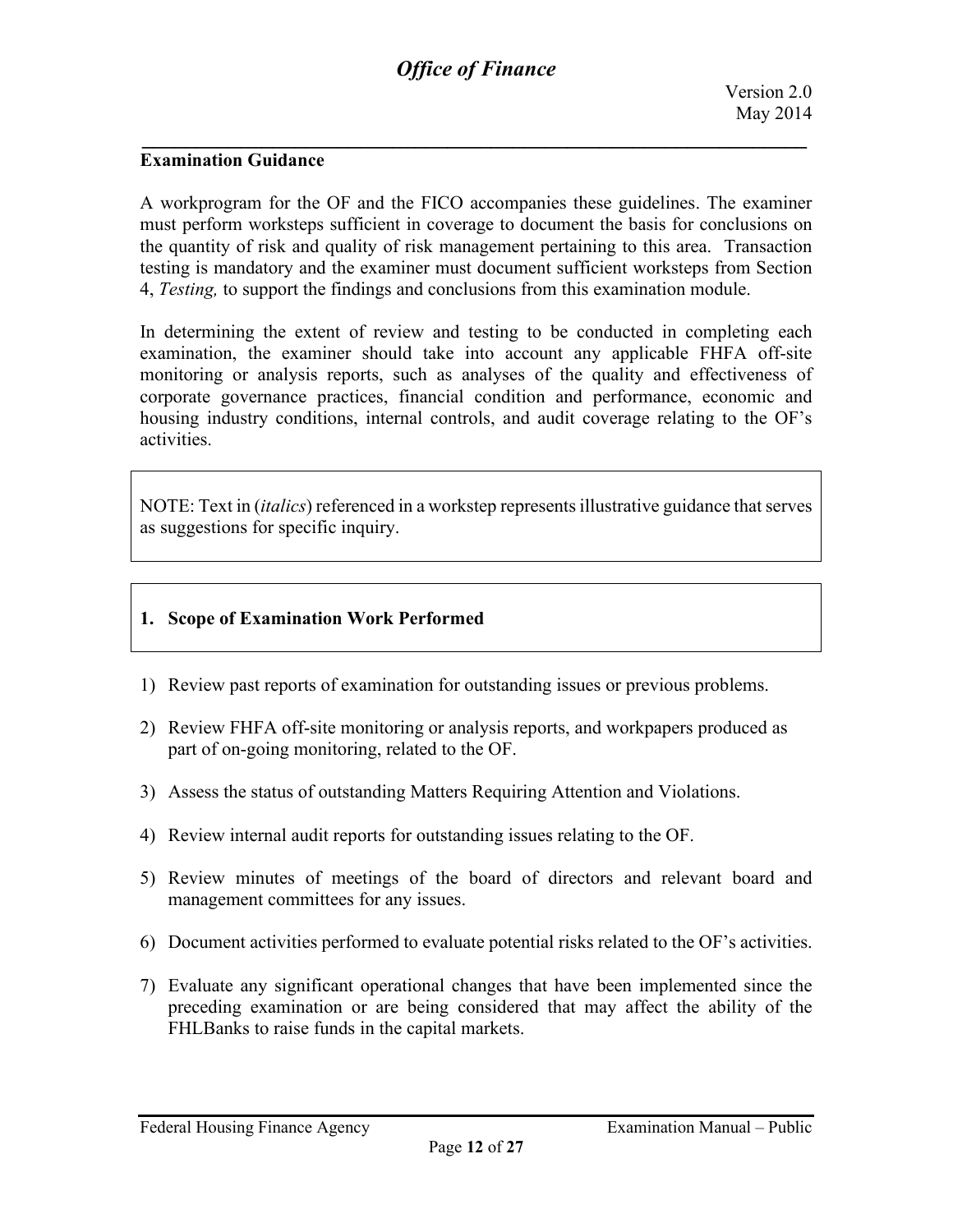Summarize the work performed in the examination of the OF. To the extent there were modifications to the originally planned scope based on concerns identified during the examination, document those changes and the reasons for such changes.

*\_\_\_\_\_\_\_\_\_\_\_\_\_\_\_\_\_\_\_\_\_\_\_\_\_\_\_\_\_\_\_\_\_\_\_\_\_\_\_\_\_\_\_\_\_\_\_\_\_\_\_\_\_\_\_\_\_\_\_\_\_*

## **2. Description of Risks**

*The OF differs from the other entities regulated by FHFA. As a result of the unique nature of the OF's business, it is predominantly faced with two types of risk—operational risk and risks associated with governance. It has no portfolio of its own, and thus is not subject to market risk. It has limited credit risk by (1) having dealers act as principals, and not agents, of the FHLBanks, (2) qualifying dealers based on their capital, a dealer compliance assessment, and other factors, and (3) relying on "auto-charge" agreements (similar to standby letters of credit) to ensure that the dealer takes possession and pays for the securities underwritten.* 

*The risks at the OF, with respect to individual transactions, are further reduced because of the granularity of the transactions. OF issues on behalf of the FHLBanks many thousands of separate bonds in a year, so an operational failure on one bond should not have any major effect. Furthermore, the OF issues a COs only upon the specific request of an FHLBank(s) and that FHLBank(s) participates in the closing telephone call with the underwriter.* 

*In general, the risks faced by the OF are associated with:*

- *Debt issuance and the reliance on external parties such as underwriters and the Federal Reserve Bank of New York*
- *Debt servicing, including the management of intra-day liquidity*
- *Business continuity as the OF is in the markets daily issuing debt and servicing debt*
- *Information technology, since most key systems are custom applications*
- *Governance*
- *Internal audit, especially information technology*
- *Reputation or image risk that can arise, in part, from investor suitability issues.*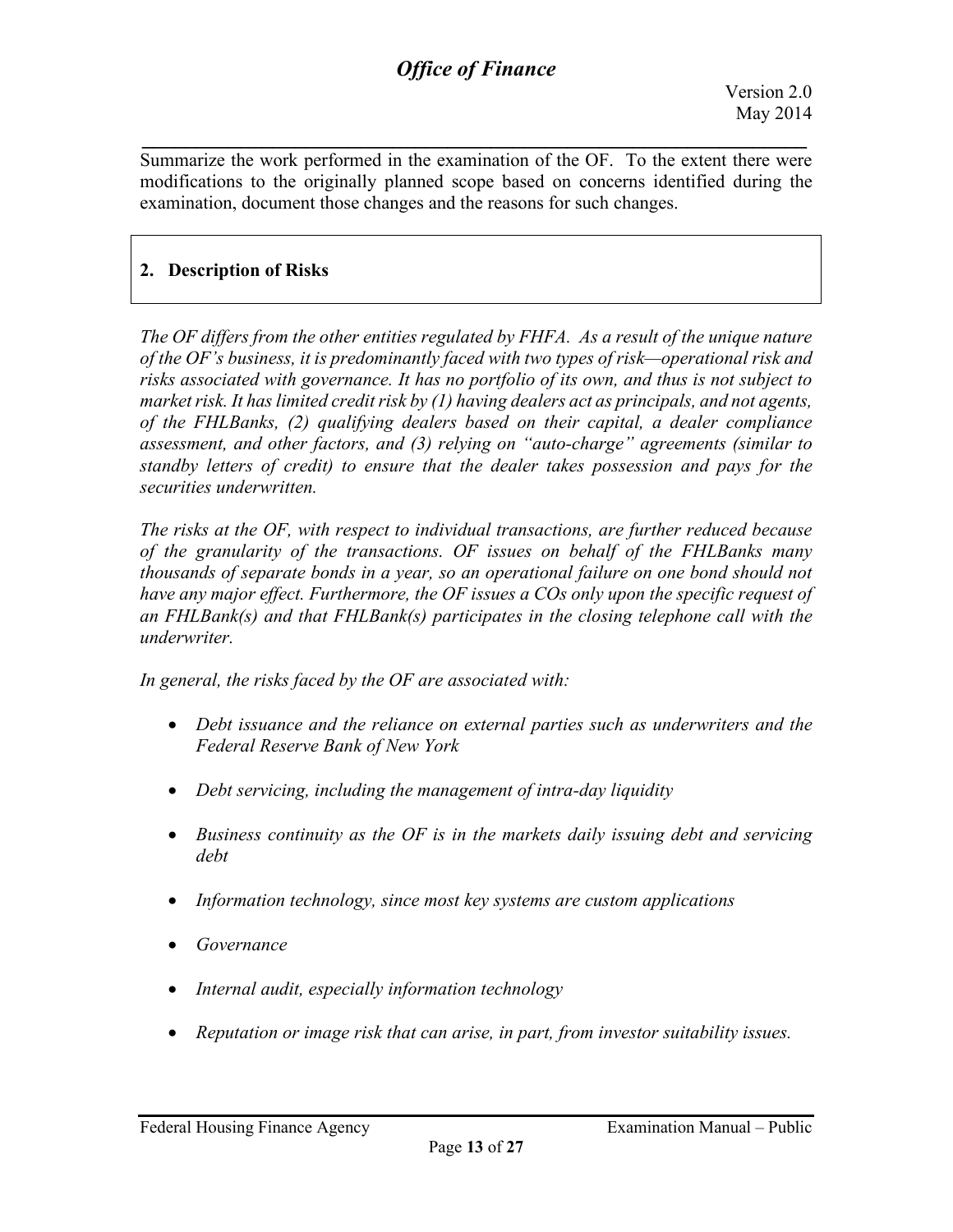*The OF is also responsible for preparing the offering materials, including the combined financial reports, associated with the issuance, marketing, and sale of COs.*

*\_\_\_\_\_\_\_\_\_\_\_\_\_\_\_\_\_\_\_\_\_\_\_\_\_\_\_\_\_\_\_\_\_\_\_\_\_\_\_\_\_\_\_\_\_\_\_\_\_\_\_\_\_\_\_\_\_\_\_\_\_*

- 1) Review the most recent report of examination and workpapers, visitation reports, and any correspondence since the last examination and identify any issues of concern and follow-up.
- 2) Assess the adequacy of the OF's and the FICO's board of directors' and senior management's oversight of the risks arising from their activities.
- 3) Review board of directors minutes and evaluate if the board is reviewing key activities and policies of the OF and the FICO.
- 4) Determine if key risks are appropriately reviewed by the board of directors in a timely manner. *(Does the board meet frequently throughout the year?)*
- 5) Review internal reports used by senior management to provide adequate oversight to each key risk area. *(Are the reports comprehensive and address all risks?)*
- 6) Evaluate if senior management takes appropriate action(s) to identify control failures and if it takes appropriate action(s) to implement corrective action(s).
- 7) Obtain and review any study, audit, or any type of assessment done by the OF, outside consultants, auditors, etc. concerning the operations of the FICO.
- 8) Review any processes used by the board of directors and/or FICO's Secretary/Treasurer to monitor the operations of the FICO.

## **3. Risk Management**

#### *Risk Identification Process*

- 1) Evaluate the process used by management to identify risk and whether management takes appropriate and timely action to control risk. *(Has the identification of potential risk resulted in establishing appropriate controls?)*
- 2) Determine if management takes appropriate action to address risks identified as a result of risk identification processes. *(Does management coordinate risk mitigation throughout the organization?)*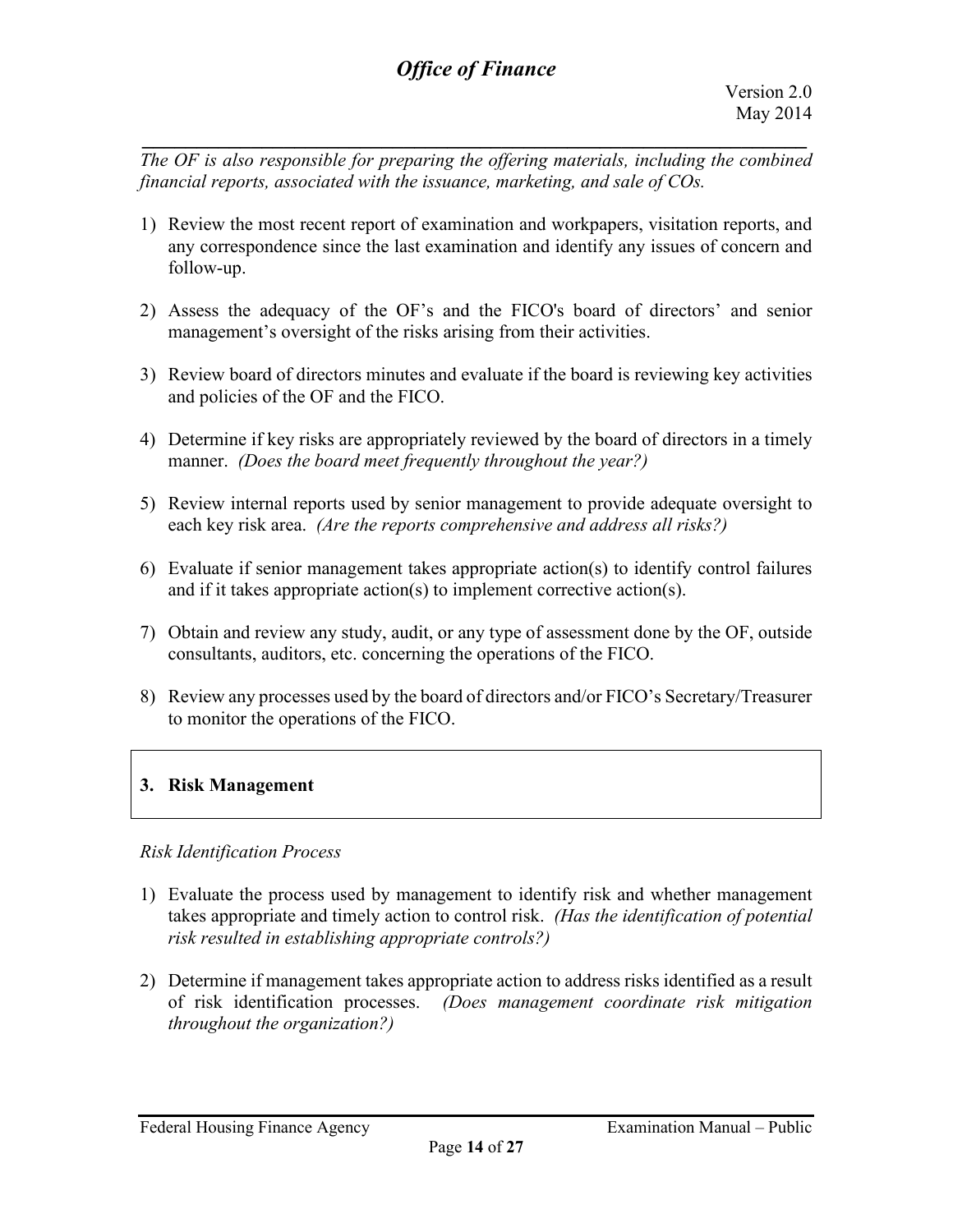#### *Organizational Structure*

- 1) Review management succession plan(s), determine if the OF has appropriately planned for ongoing training of key senior managers and has an adequate management succession plan(s) that addresses each key department of the OF.
- 2) Determine if the organizational structure supports the goals of the OF and affords proper separation of duties.
- 3) Evaluate key personnel's primary duties, responsibilities, and the technical expertise of personnel, note training efforts to maintain current skills.
- 4) Evaluate any cross training of personnel to help ensure sufficient trained staff is available.
- 5) Evaluate senior management's coordination among key departments such as risk management, information technology, debt issuance, debt servicing, investor relations, accounting, and human resources as appropriate.
- 6) Evaluate the effect of any significant changes made since the last examination, including any anticipated changes by management in the near future.

#### *Policy and Procedure Development*

- 1) Determine if the OF has adequate policies, procedures, and guidelines governing debt issuance, debt servicing, dealer selection, and dealer activities monitoring and evaluate their appropriateness.
- 2) Determine if senior management has implemented adequate departmental policies, procedures, and guidance to ensure sufficient controls are in place.
- 3) Determine if policies and procedures are in place to prevent the marketing and sale of COs in jurisdictions that subject them to local registration requirements.
- 4) Determine whether the OF has clear written policies and procedures to specifically address underwriters' suitability.
- 5) Determine if the OF has clear policies, procedures, and guidelines specifically to promote high disclosure standards. *(What is the process that management takes to determine that CO disclosures meet the highest disclosure standard? Is internal OF guidance appropriate for development of combined financial statements?)*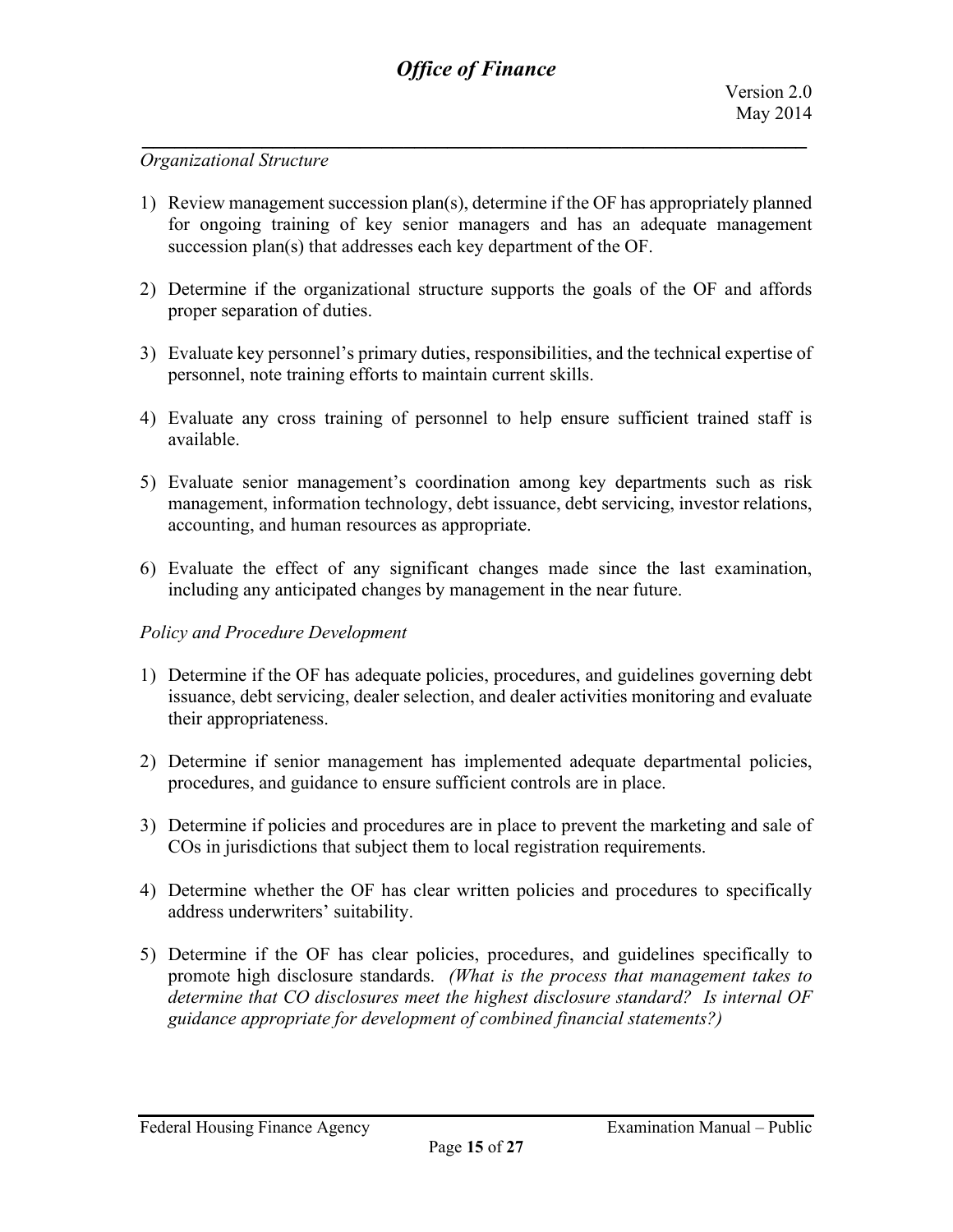- *\_\_\_\_\_\_\_\_\_\_\_\_\_\_\_\_\_\_\_\_\_\_\_\_\_\_\_\_\_\_\_\_\_\_\_\_\_\_\_\_\_\_\_\_\_\_\_\_\_\_\_\_\_\_\_\_\_\_\_\_\_* 6) Determine whether the OF has policies and procedures in place to prevent the direct issuance of a CO to another FHLBank as restricted by regulation<sup>[4](#page-15-0)</sup>.
- 7) Determine whether the OF has policies and procedures in place to modify posted rates for DNs as FHLBank demand for DNs or market conditions change.
- 8) Assess the policies and procedures over selecting and updating index values and ensuring that they are correctly and accurately entered into the servicing system.
- 9) Determine whether the policies, procedures, and practices that the OF uses to qualify and disqualify dealers are clear and that they are adhered to by OF management and staff. *(Does the OF's dealer compliance program have an appropriate process for ensuring dealers are qualified? Are programs in place to promote the participation of new dealers in approved selling groups? If so, are such programs appropriately managed and is established criteria clearly defined?)*
- 10)Determine whether the policies governing the rotation of dealers in and out of the various selling groups are clear, in written form, approved by either the board of directors or senior management, and that they are adhered to by OF management and staff.
- 11)Determine whether the policies used to determine the leads and co-leads on global bonds are clear, in written form, approved by either the board of directors or senior management, and equitably administered.
- 12)Where COs are placed directly by the OF with the investor rather than through an underwriter, determine whether the OF implements policies and procedures to determine the appropriateness of the investment for the purchaser.
- 13)Determine whether the OF has clear written policies and procedures for ensuring that COs are issued consistent with the requirements of 12 CFR  $1273.8(c)(4)$  of FHFA regulations, which require that COs be issued efficiently and at the lowest all-in funding costs over time.
- 14)Obtain and review any FICO specific policies, procedures, and practices. Determine if policies and procedures provide clear guidance and adequate controls for servicing its outstanding obligations. Review investment policy of FICO.

<span id="page-15-0"></span><sup>&</sup>lt;sup>4</sup> An FHLBank is generally prohibited by regulation from purchasing, directly or indirectly, securities from the initial issuance of a consolidated obligation.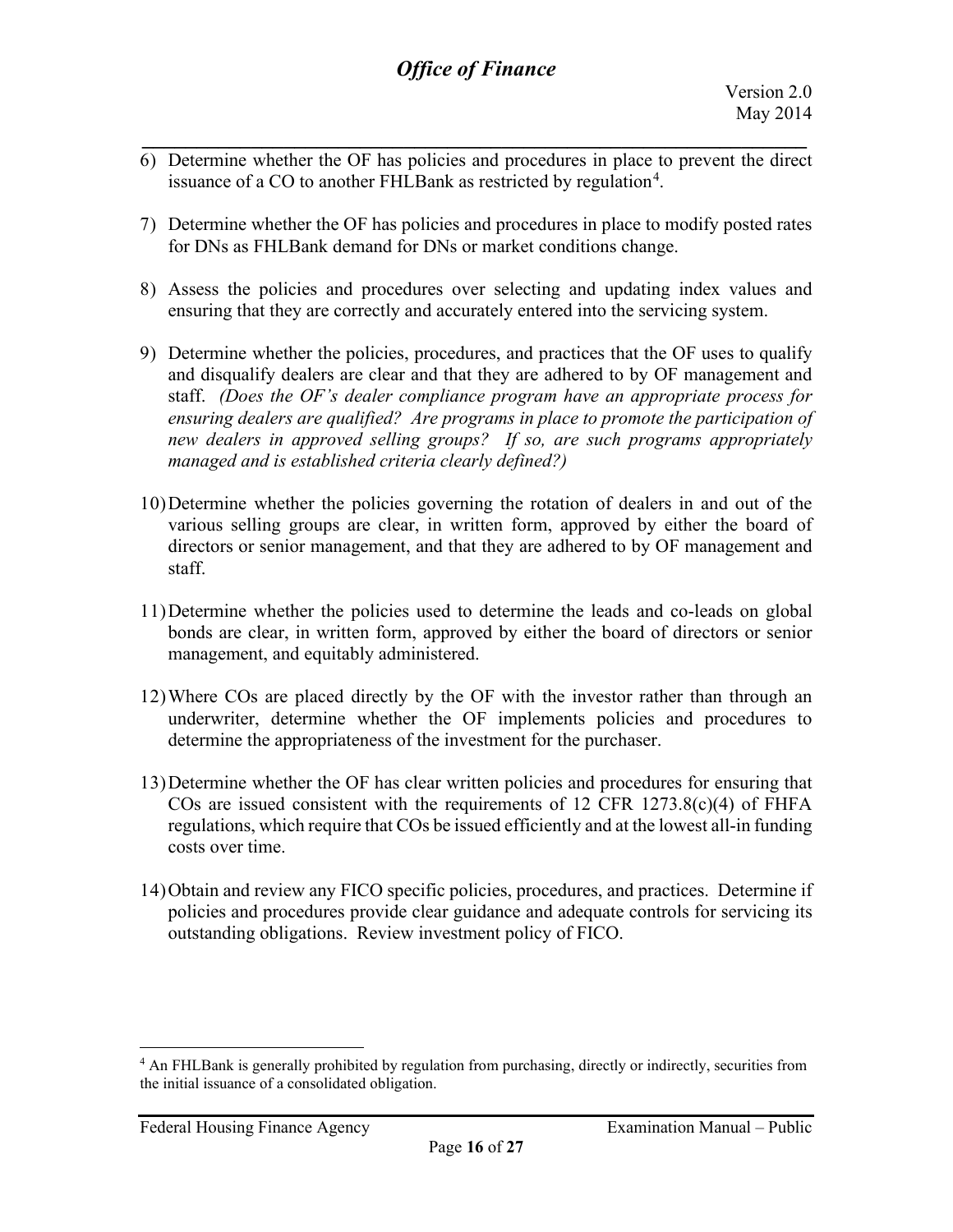#### *Risk Metrics*

- 1) Evaluate the process used to establish risk tolerances.
- 2) Obtain and evaluate the adequacy of risk tolerances established in the various respective activities of debt issuances, debt servicing, dealer selection, dealer activities monitoring, investment disclosures, cost of funds, data sources, data usage, development and use of key indicators, etc.
- 3) Consider if formal risk tolerances for key risk areas, appropriate departmental policies, procedures, and guidelines have been established and sufficient reporting mechanisms are in place.

#### *Reporting*

- 1) Determine if all key areas of the OF provide adequate reporting to the board of directors or a committee of the board. *(Are the reports comprehensive and presented in a clear and meaningful fashion?)*
- 2) Determine if line management provides adequate reporting to senior management to assist in ongoing monitoring of day-to-day activities. *(Do the reports evaluate compliance with established risk metrics? Does the OF have reporting processes in place to identify exceptions to budget? Is reporting related to potential operational risks adequate?)*

#### *Internal/External Audit*

- 1) Refer to the examination module on Internal and External Audit for guidance regarding the evaluation of internal audit activities.
- 2) Select representative audits and determine the quality of internal audit activities.
- 3) Determine if internal audit appropriately tracks all findings to a satisfactory resolution.
- 4) Evaluate whether the internal auditor department's skill sets are commensurate with the needs of the OF. *(Do deficiencies in audit department expertise require outsourcing parts of the audit function? Is the outsourcing of such work appropriate? Have outsourced audits resulted in quality assessments of potential risks to the institution?)*

Determine the level of audit activities for FICO, including reviewing the current year's audit plan and evaluating its adequacy. Assess any audit concerns for FICO. *Information Technology*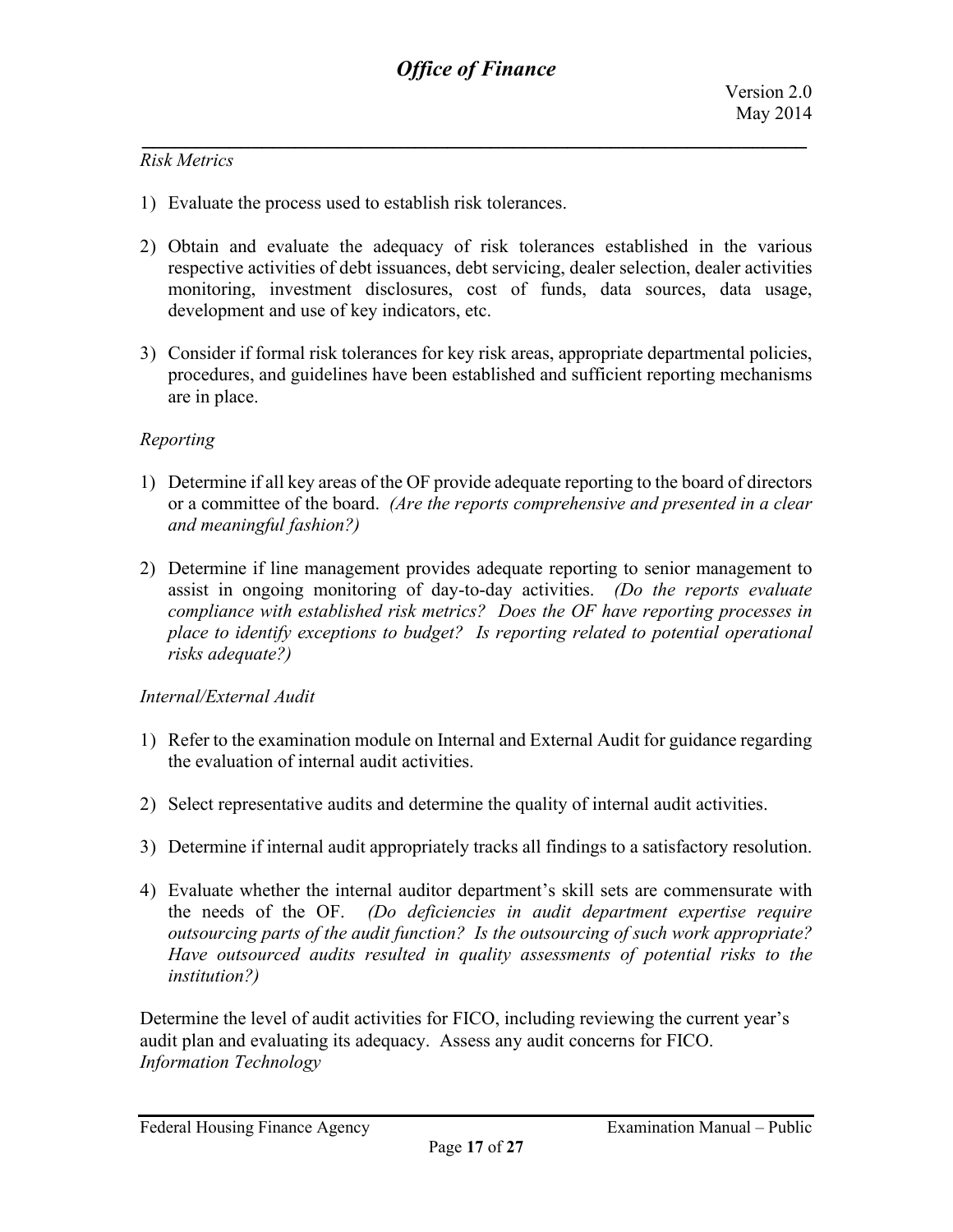1) Determine if adequate management information systems exist to promote adequate day-to-day monitoring to provide timely identification of trends. *(Does the information system provide standardized reports that track compliance with risk limits?)*

*\_\_\_\_\_\_\_\_\_\_\_\_\_\_\_\_\_\_\_\_\_\_\_\_\_\_\_\_\_\_\_\_\_\_\_\_\_\_\_\_\_\_\_\_\_\_\_\_\_\_\_\_\_\_\_\_\_\_\_\_\_*

- 2) Refer to the Information Technology Risk Management Program examination module for guidance regarding the evaluation of IT activities.
- 3) Determine the adequacy of management's processes to identify and control IT risks. *(Are risk assessments performed on the various business activities? Have appropriate controls been established for new IT initiatives? Is management held accountable for implementing such initiatives on-time and within budget? Is management held to ensuring desired outcomes of new initiatives are achieved?)*
- 4) Determine if management has appropriate controls over vendors who provide critical processing services. *(Are third-party vendor policies enacted through service contracts?)*
- 5) Evaluate the processes used to identify and maintain adequate controls over all input and output.
- 6) Determine if management has implemented sufficient controls to identify and ensure that all processing is well-documented to support all established IT standards.
- 7) Determine the level of internal software development done within the OF or by vendors for the benefit of the OF and evaluate if risks are well-controlled.
- 8) Refer to the examination module for Business Continuity Planning for guidance regarding the evaluation of business continuity planning and recovery.
- 9) Obtain and review the last recovery center risk assessment and determine if distance, capacities, and various types of disasters are considered.
- 10) Obtain and review lines of business resumption plan(s) (BRP) and evaluate for adequacy. Consider the last test of the BRP and management's ability to address any identified areas that needed improvement. *(Have all departments within the OF participated in BCP/ BRP tests? Have these tests shown that the OF will be able to function in the event of a disaster? Have these tests considered the possibility of one department's reliance on another department at the time of a potential disaster?)* Coordinate examination activities in this area with examiners working in the Operational Risk area.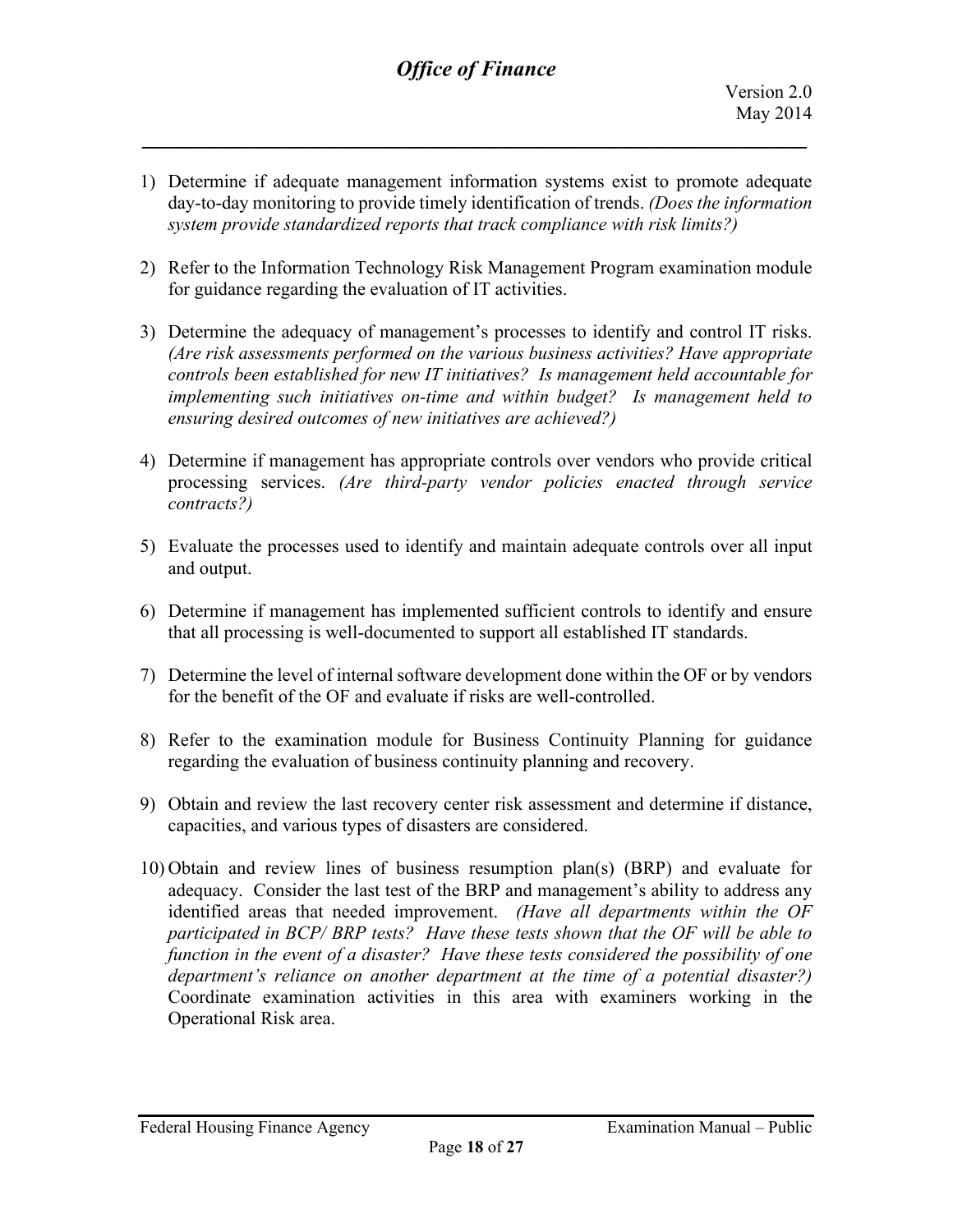11) Determine if the OF has developed contingency plans should issues or problems occur at the Federal Reserve Bank of New York that prevent the input of bonds into its bookentry system.

*\_\_\_\_\_\_\_\_\_\_\_\_\_\_\_\_\_\_\_\_\_\_\_\_\_\_\_\_\_\_\_\_\_\_\_\_\_\_\_\_\_\_\_\_\_\_\_\_\_\_\_\_\_\_\_\_\_\_\_\_\_*

- 12) As appropriate, review and complete other areas of the examination guidance and workprograms that address automated and/or manual processing (end-user computing, or EUC). *(Does the regulated entity have a formal policy covering EUC applications?)*
- 13) Obtain from senior Risk Management personnel how workflow is diagramed and updated for each EUC.
- 14) Evaluate the processes used to identify all EUC applications and maintain adequate controls over input and output as well as any calculations done within each EUC application.
- 15) Determine if management has implemented sufficient controls to identify and ensure that all EUC are well-documented to support established standards for EUC.
- 16) Determine whether the internal controls on updating and maintaining the automated servicing system are adequate and appropriate.
- 17) Determine if automated calculation of interest payments accommodates all types of issuances or whether it requires "work-arounds."
- 18) Determine whether the automated servicing system accurately incorporates all relevant features of each issuance. *(For example, does the servicing system need "workarounds"?)*
- 19) Review the management reports and adequacy of systems used to monitor the cost of debt products relative to comparable instruments issued by other governmentsponsored enterprises. *(Can time series spreads be readily generated? How is pricing compared to U.S. Treasury or agency bonds?)*
- 20) Identify the sources of data used by the OF and determine if controls are effective to help promote accurate and timely gathering of data.
- 21) Determine how management verifies data accuracy for each source.
- 22) Determine the adequacy of documentation to denote end-to-end collection of data, use of data, and output of data.
- 23) Evaluate the processes used to validate model adequacy and maintain a satisfactory level of documentation.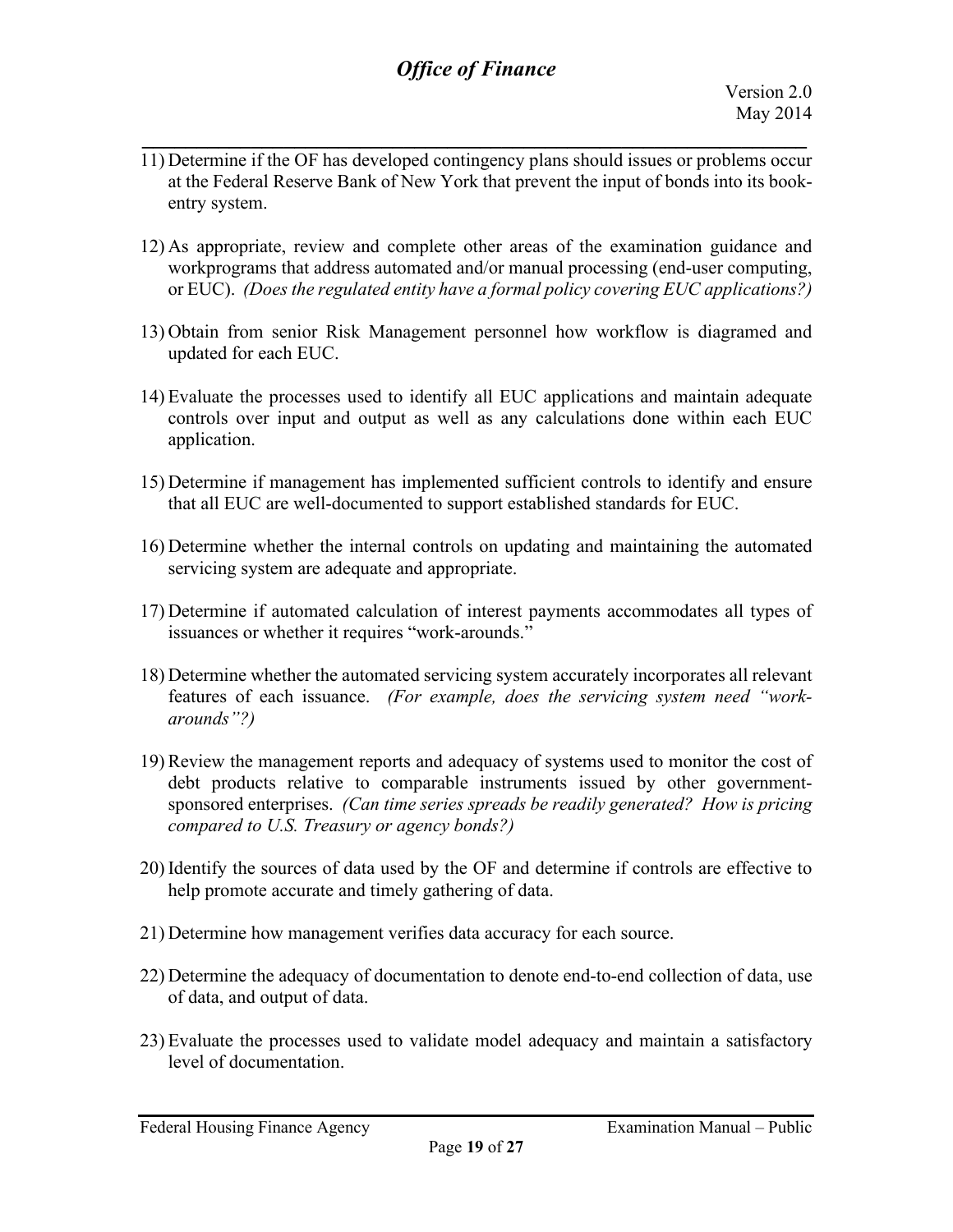24) Identity all models used (Principia, A. Kalotay, etc.) and evaluate the workflow of each model used and determine if adequate controls are in place throughout the process.

*\_\_\_\_\_\_\_\_\_\_\_\_\_\_\_\_\_\_\_\_\_\_\_\_\_\_\_\_\_\_\_\_\_\_\_\_\_\_\_\_\_\_\_\_\_\_\_\_\_\_\_\_\_\_\_\_\_\_\_\_\_*

- 25) Determine the extent that various data are shared with the FHLBanks or other interested parties.
- 26) Assess all unique connections in and out of the OF processing environment, considering all third parties used by key departments as well as by IT.
- 27) Review results of the last quarterly access reviews and determine if all required access reviews were performed and requested changes made. *(See access approval forms for FHLBanks and dealers and documentation that access for all appropriate users is checked quarterly.)*
- 28) Test in FMS that Tier 1 (related to capital strength) underwriters do not have the ability to write complex COs.
- 29) Confer with the examiner conducting the IT review to determine whether the Unix/Sybase audit has disclosed any significant control weaknesses.
- 30) Ensure that trade data are "locked" to prevent any changes once finalized and "released" by the funding officer.
- 31) Determine whether data entry internal controls are adequate.
- 32) Determine that physical access by employees to FedLine Advantage access rights, and access controls are appropriate.

#### *Regulatory Compliance*

- 1) Determine whether the OF debt issuance activities are in conformance with guidelines established by its board of directors. Determine whether these guidelines meet the criteria established in 12 CFR 1273.8(c)(1).
- 2) Determine whether OF issuance activities comply with applicable laws and regulations, especially 12 CFR 1273.8(c) (4).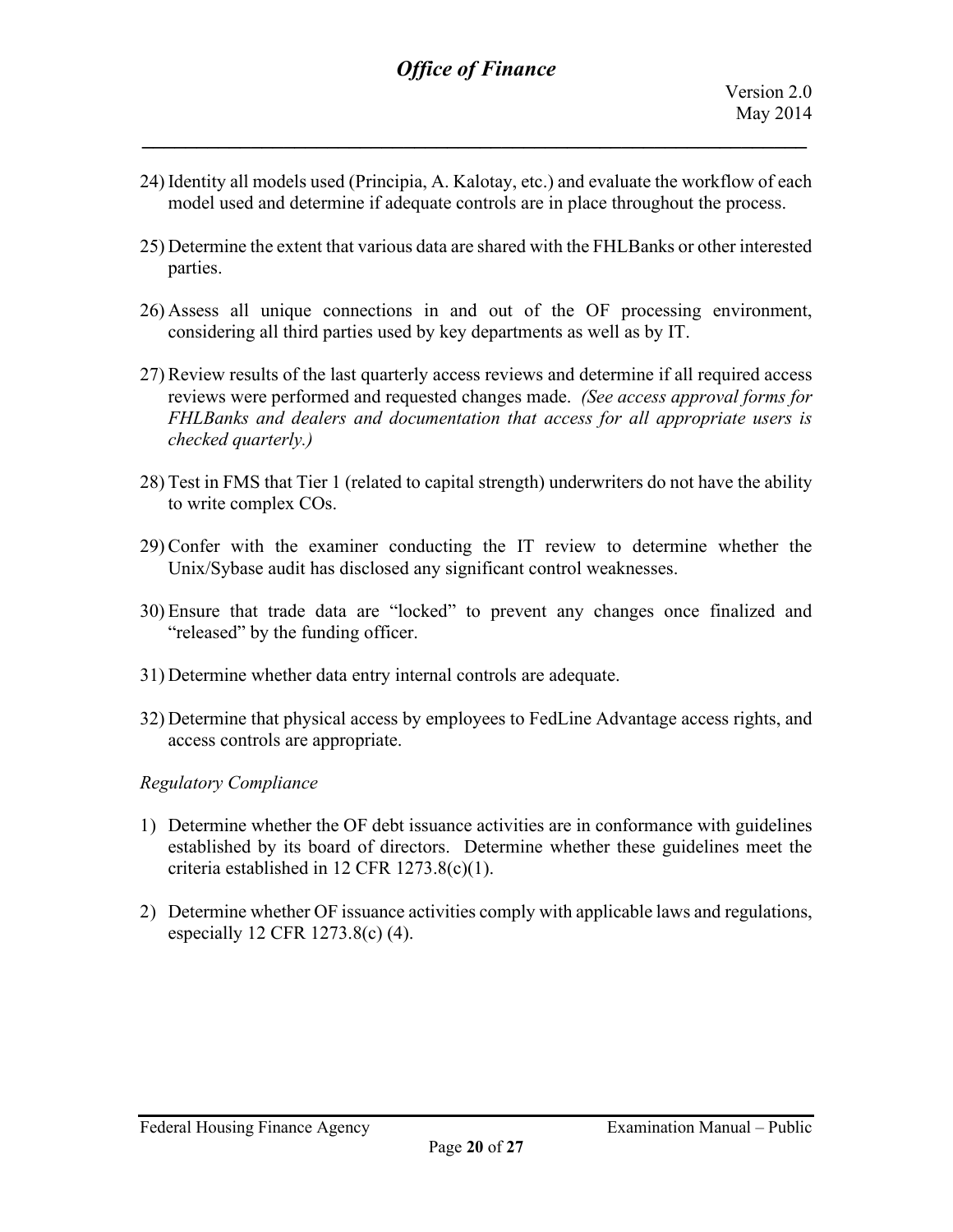## **4. Testing**

### *Debt Issuance Effectiveness*

- 1) Review periodic analyses and reports on debt issuance provided to the OF board of directors to assess current debt issuance levels, trends and practices.
- 2) Review various publications on debt issuance (Daily Commentary, Weekly Report, Monthly Review, etc.) issued by the OF to assess current debt issuance levels, trends and practices.
- 3) Review minutes of the Financial Officers group and the Funding Officers group to assess current debt issuance levels, trends and practices.
- 4) Interview the director of long-term funding and the director of short-term funding to ascertain issuance trends, staffing and IT adequacy, changes to issuance practices, and how they ensure COs are consistent with the requirements of 12 CFR 1273.8(c)(4) of FHFA regulations.
- 5) Review any changes to Issuance Practice Bulletins since the last examination and assess compliance with these guidelines.
- 6) Review any changes to Dealer Issuance Bulletins since the last examination and assess OF's compliance monitoring system.
- 7) Review and assess compliance with short-term and long-term desk policies and procedures.
- 8) Observe the daily process of setting pricing guidelines for DNs and bonds.
- 9) Assess the indication rate process for DNs, TAPs, and callables and review past indication rate reports and identify the source of any large difference between indication and actual rates.
- 10) Review the process for developing, distributing, and archiving the CO indicative rate curve.
- 11) Assess effectiveness by reviewing issuance costs relative to Treasury, other GSEs, and pricing indications.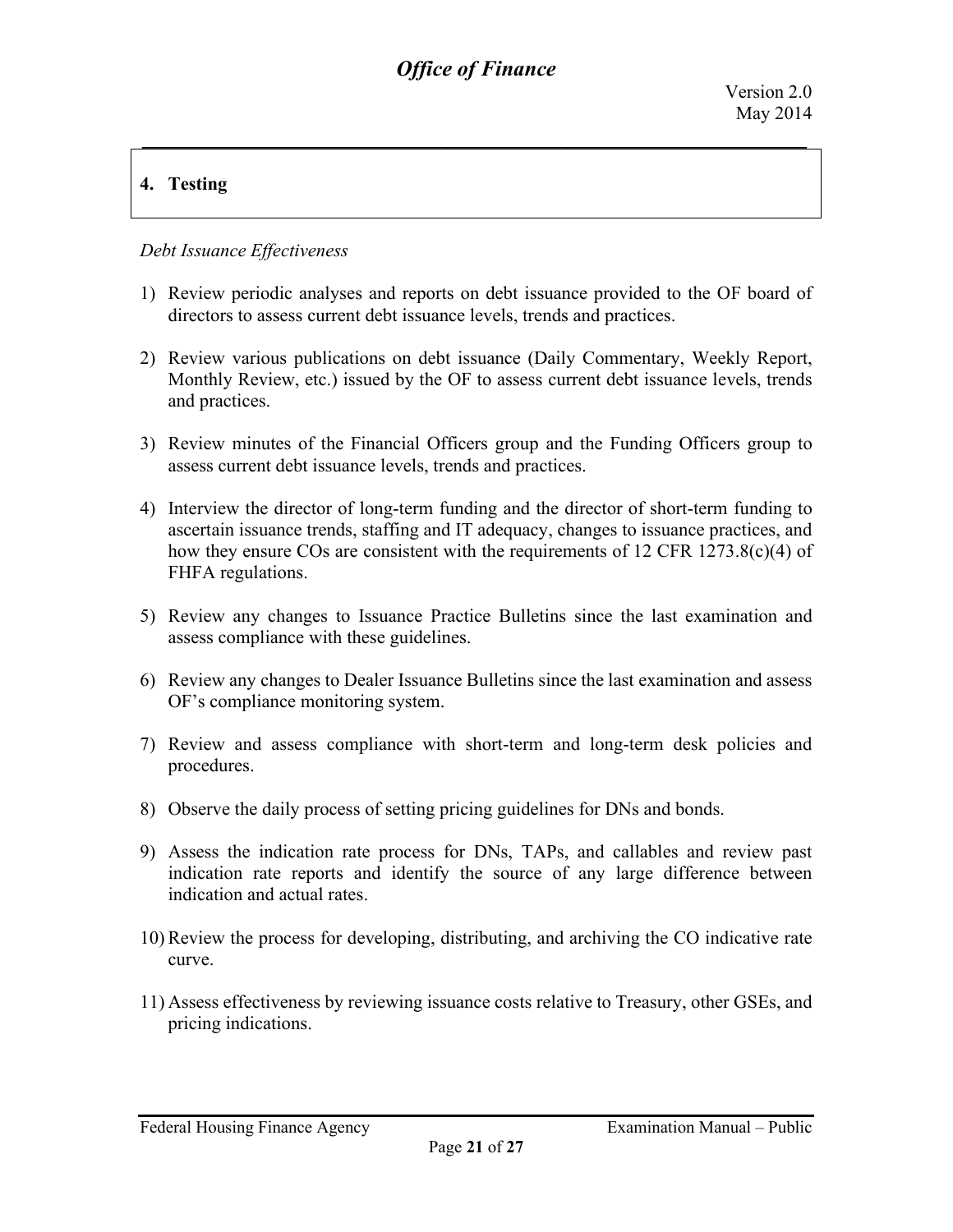12) Observe the auction processes and evaluate if debt issuance IT systems are functioning properly including calculating auction winners correctly and allocating funds correctly to winning dealers and appropriate FHLBanks.

*\_\_\_\_\_\_\_\_\_\_\_\_\_\_\_\_\_\_\_\_\_\_\_\_\_\_\_\_\_\_\_\_\_\_\_\_\_\_\_\_\_\_\_\_\_\_\_\_\_\_\_\_\_\_\_\_\_\_\_\_\_*

- 13) Review the OF operational incident report for any events associated with debt issuance. Determine if the root cause is properly identified and the accuracy of any loss calculation.
- 14) Review the electronic confirmation process and determine if any trades have not been confirmed by a dealer.
- 15) Evaluate the timeliness and accuracy of postings to the issuance platform, including the posting of current rates and trading activity.
- 16) Evaluate the process of how DN Window Rates, DN Auction offerings and results, and DN swap rates are posted to certain third-party information providers (Reuters and Bloomberg) and assess the adequacy of management controls.
- 17) Review each instance where the OF used its authority to limit, prohibit or redirect any bond trade.
- 18) Review any issuance prohibition periods for callables or TAPs and, if any, determine the compliance with any lockout periods.
- 19) Review the global debt issuance program. Determine the adequacy of any changes made to the program since the last examination. Determine if global issuance frequency is consistent with requirements established by the Financial Officers group. Determine if global debt issuance is consistent with supporting market access for COs. Sample the supporting documentation for global debt issuance and "passes." If issued, assess if dealers are not releasing pricing details before the OF notifies the marketplace.
- 20) Assess the adequacy of the ranking methodology used to select dealer eligibility for global debt issues as part of the lead, co-manager, or distribution group.
- 21) Assess the adequacy of the dealer outreach program and efforts to expand the pool of eligible dealers.
- 22) Determine whether the OF has a methodology to assess whether the compensation for underwriters is appropriate and reasonable.
- 23) Determine if the OF or an FHLBank has repurchased any recently issued debt to relieve any financial pressure on a dealer because of adverse market movements.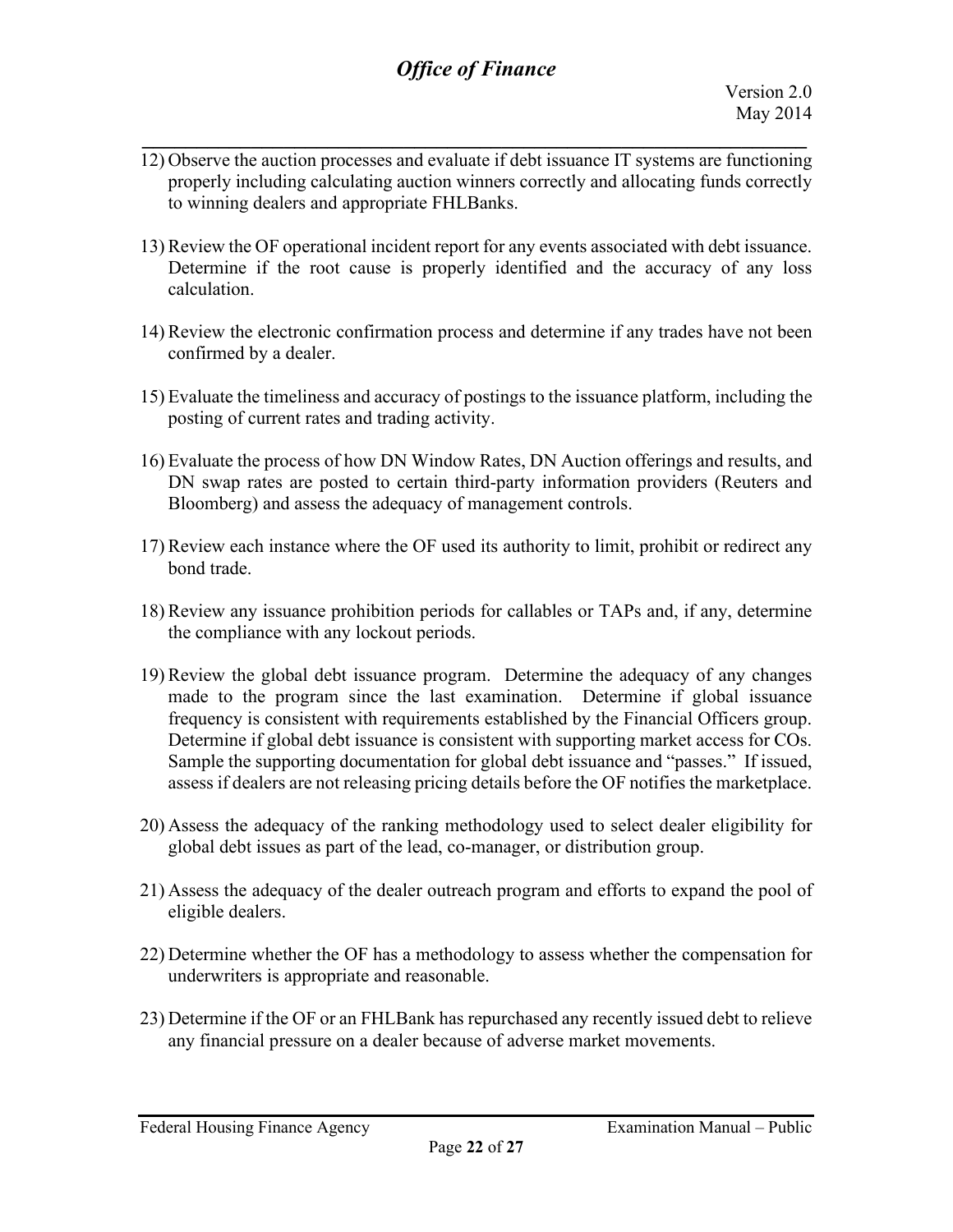#### *Funding Contingency Plan*

- 1) Assess the adequacy of the Funding Contingency Plan.
- 2) Assess if periodic tests of the plan are sufficiently robust and that test results are reported to the OF board of directors.

#### *Debt Servicing*

- 1) Determine whether interest payments on COs are accurately calculated.
- 2) Determine if there have been recent instances where interest payments have not been calculated correctly.
- 3) For scheduled debt settlements and principal and interest payment activity, interview staff and observe staff inputs as needed and obtain screen prints or necessary servicing reports.
- 4) Determine whether the OF is timely and accurately implementing bond calls when requested by the FHLBank that is the principal obligor for the bond in question. Evaluate the call notification process and determine adequacy.
- 5) Determine whether the OF accurately calculates the interest rate on floating-rate instruments at reset dates and whether it uses the appropriate index.
- 6) Interview the manager about finalizing Cash Sheet, determine if sufficient metrics exist to detect problems, issues, trends, and quality of controls and determine if any outstanding un-reconciled items exist and if management is taking appropriate steps to address those.
- 7) Assess the input and output process of COs by the OF into the Federal Reserve Bank of New York's book entry system.
- 8) Select a sample of bond issuance packages and review for completeness and accuracy.

#### *Underwriters and Suitability*

1) Obtain and evaluate the OF's selling group agreement which contractually obligates dealers to sell COs only to suitable investors. Assess whether the compliance program is likely to prevent the placement of COs by underwriters to unsuitable investors. *(What are the requirements for becoming a member in the selling group?)*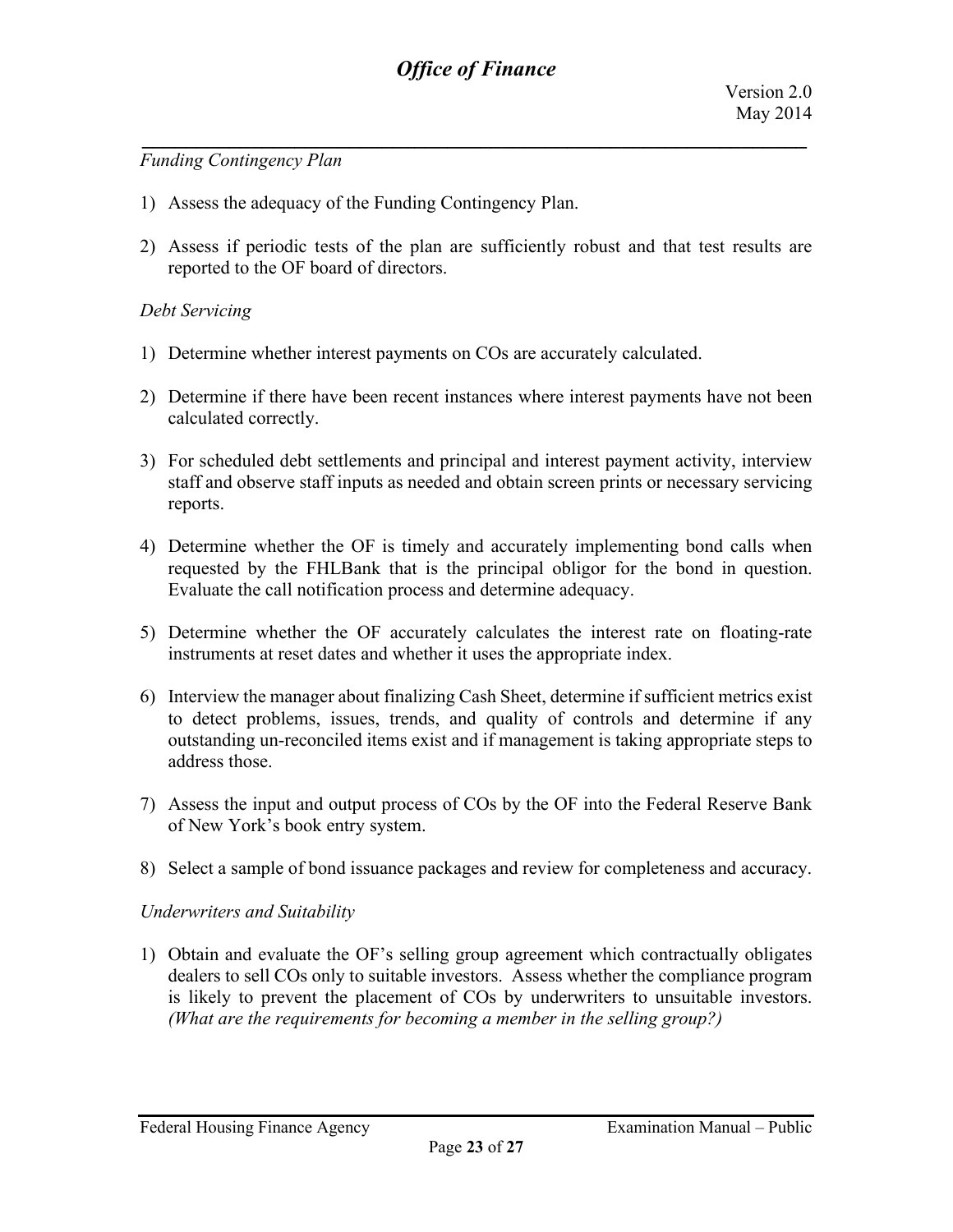- *\_\_\_\_\_\_\_\_\_\_\_\_\_\_\_\_\_\_\_\_\_\_\_\_\_\_\_\_\_\_\_\_\_\_\_\_\_\_\_\_\_\_\_\_\_\_\_\_\_\_\_\_\_\_\_\_\_\_\_\_\_* 2) Interview the director of dealer compliance to determine how compliance reviews are conducted.
- 3) Review the workprogram the dealer compliance officer uses to complete compliance reviews to determine whether the scope of the reviews is adequate and complete. *(Can compliance reviews provide reasonable assurance that each dealer adheres to established policies, procedures, and practices, including selling group agreements, the master underwriting agreement, the global debt agreement, and other laws and regulations?)*
- 4) Review the workpapers of the compliance function for accuracy and completeness.
- 5) Review any audit of the compliance program.
- 6) Review all Issuance Practice Bulletins and Dealer Issuance Practice Bulletins that were issued since the previous OF examination and determine if they were sent to the proper recipients.
- 7) Determine whether there have been any instances where the application of special criteria resulted in either the retention or disqualification of a dealer.
- 8) Review auto-charge agreements to determine which dealers have limits and Capital Markets management's monitoring of the same.
- 9) Review OF's last assessment of dealer access to OF systems to determine if dealer access is appropriate.

## *FICO Activities*

- 1) Obtain and determine if the board adequately reviewed and properly approved FICO's operating budget. Determine if the budget was submitted and successfully approved by FHFA.
- 2) Assess the process of sending payments to FICO bonds to ensure timely payment from FICO. Describe flow of funds from FICO to bond payments.
- 3) Ensure FICO receives assessments from FDIC in a timely manner.
- 4) Evaluate the accounting process of FICO. Assess staffing assigned from the OF to perform the necessary duties of FICO.
- 5) Review the process used to maintain appropriate accounting records for FICO.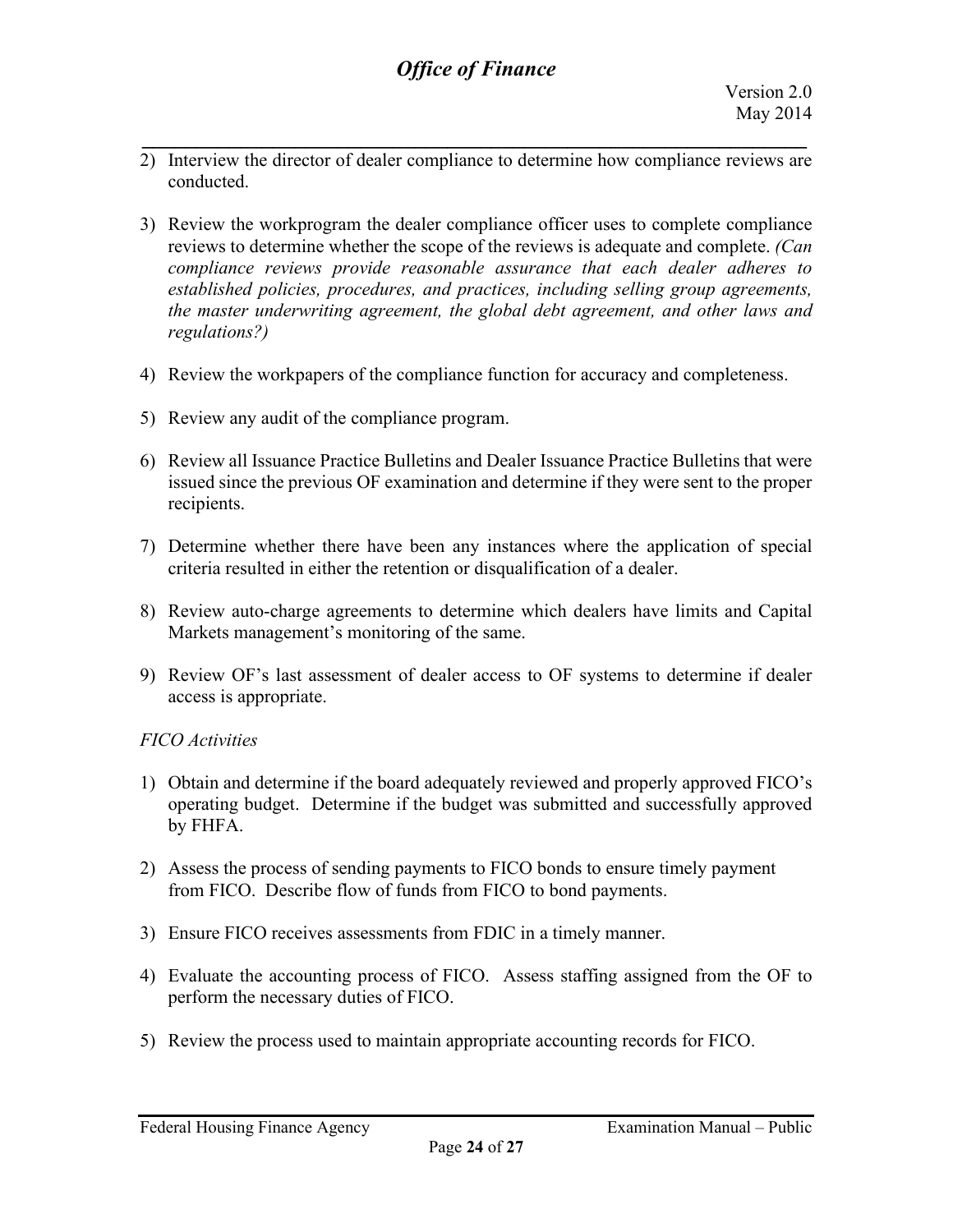- *\_\_\_\_\_\_\_\_\_\_\_\_\_\_\_\_\_\_\_\_\_\_\_\_\_\_\_\_\_\_\_\_\_\_\_\_\_\_\_\_\_\_\_\_\_\_\_\_\_\_\_\_\_\_\_\_\_\_\_\_\_* 6) Consult with the examiner(s) assigned business continuity for the OF and coordinate any efforts to evaluate FICO's recovery abilities.
- 7) Determine if there are any operations that need to be captured in BRPs independently from the OF.
- 8) Determine if any changes occurred since the last examination, which may result in a different business continuity approach for FICO.
- 9) Evaluate the processes used by management to identify, implement, and maintain satisfactory internal controls for FICO. Assess internal control or business continuity concerns for FICO.
- 10) Determine if there are any FICO operations that need to be captured in business resumption plans independently from the OF.

### *Additional Considerations*

- 1) Obtain copies of the annual budget of the OF. In consultation with OCA staff, evaluate and conclude on the adequacy of efforts to budget and control expenses, including accounts payable, payroll, capital assets/inventory, and executive compensation. *(Consider whether appropriate OF staff is assigned responsibility for controlling expenses and is held accountable for managing budgeted expenses.)*
- 2) Review and assess the process by which the OF prepares the Combined Financial Report.
- 3) Review one or more unsecured credit reports for accuracy and timeliness.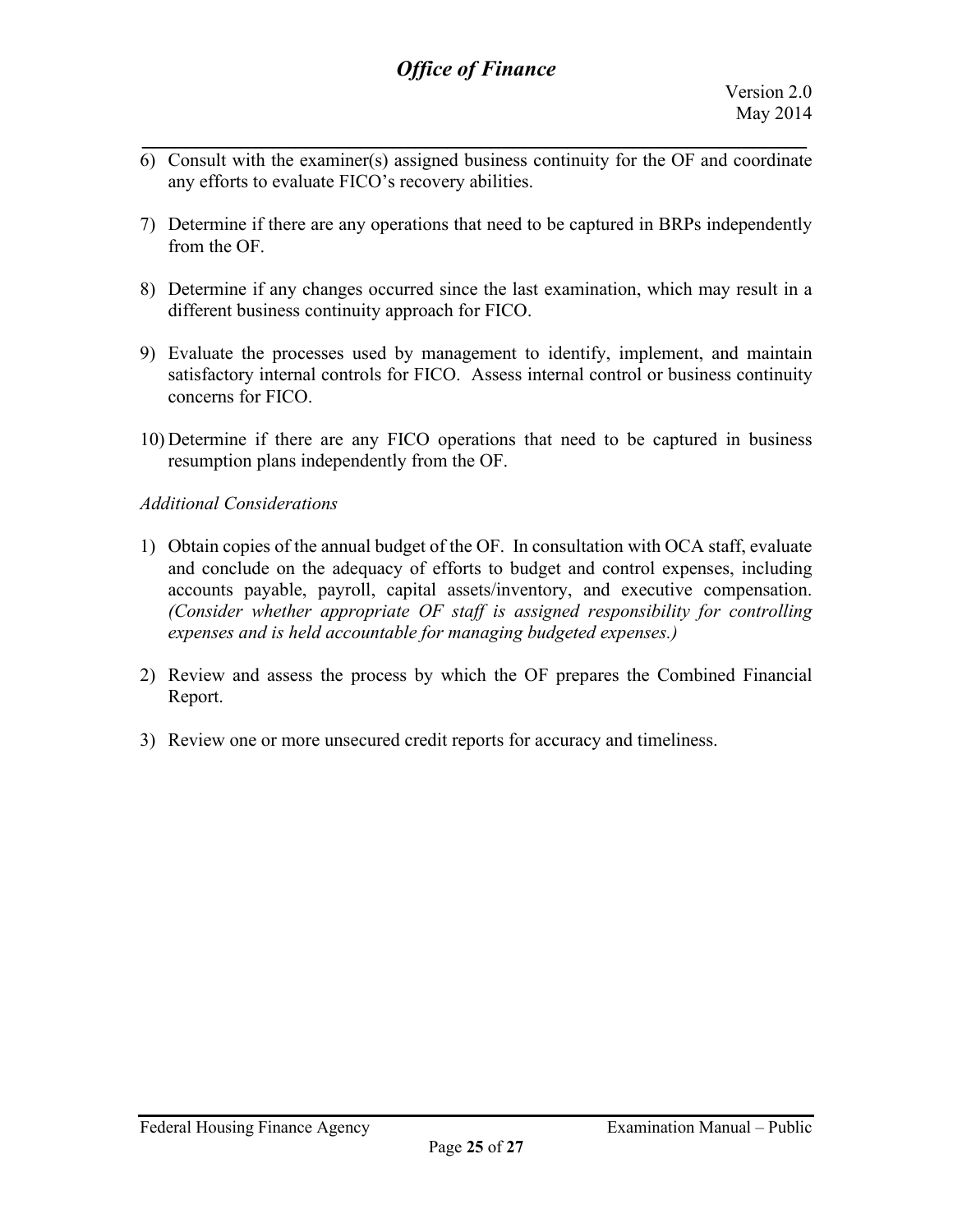## **5. Conclusions**

- 1) Summarize conclusions for all examination work performed, including work performed by other FHFA staff as it relates to the OF and FICO. Develop a memorandum describing the risks to the institution resulting from weaknesses identified in the institution's practices. The memorandum should clearly describe the basis of conclusions reached and summarize the analysis completed. Within the memorandum, discuss the types of risk the OF and FICO are exposed to (e.g., operational); the level of risk exposure; the direction of risk (stable, decreasing, increasing); and the quality of risk management practices (strong, adequate, weak). A memorandum must be prepared irrespective of whether the examiner's assessment is positive or negative. The summary document should include recommended component ratings for Management and Operational Risk for the OF and FICO.
- 2) Conclude on the responsiveness to previous examination findings. Evaluate the adequacy of the OF's response to previous examination findings and concerns.
- 3) Develop findings and prepare findings memorandums, as appropriate. Based on examination work performed, develop findings communicating concerns identified during the examination. Findings should identify the most significant risks to the institution and the potential effect to the OF resulting from the concerns identified. Such documents should describe a remediation plan specifying the appropriate corrective action to address examination concerns and establish a reasonable deadline for the OF to remediate the finding. Communicate preliminary findings to the EIC. Discuss findings with OF personnel to ensure the findings and analysis are free of factual errors.
- 4) Develop a list of follow-up items to evaluate during the next annual examination. In addition to findings developed in the steps above, include concerns noted during the examination that do not rise to the level of a finding. Potential concerns include issues the OF is in the process of addressing, but require follow-up work to ensure actions are completed appropriately. In addition, potential concerns should include anticipated changes to the institution's practices or anticipated external changes that could affect the institution's future practices.